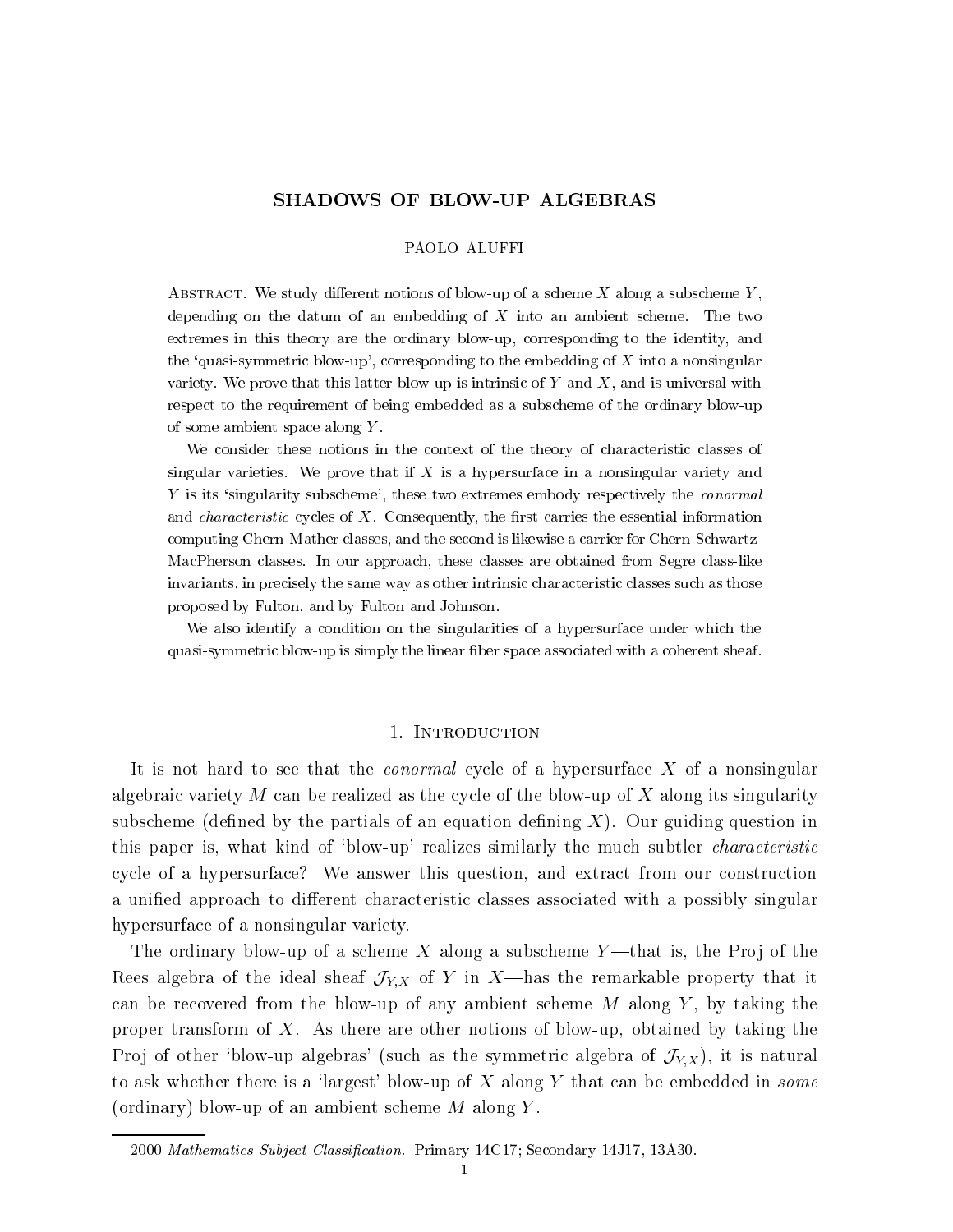In the first part of this paper we construct such a blow-up: we define a new *quasi*symmetric algebra of an ideal  $\mathcal{J}_{Y,X}$ , and show that it satisfies the universal property summarized above. In fact, we define (Definition 2.5) a quasi-symmetric algebra for every embedding  $X \subset M$ , then show (Theorem 2.9) that the limit of the corresponding inverse system of algebras equals the quasi-symmetric algebra arising for any nonsingular M (otherwise independently of  $M$ ). We name the corresponding blow-up the quasi-symmetric blow-up of X along Y,  $qBl_YX$ . We also show (Theorem 2.12) that this new blow-up can be obtained by taking a 'principal' transform of X in  $Bl<sub>Y</sub>M$ , for any nonsingular variety  $M$  containing  $X$ .

The ordinary Rees blow-up and the new quasi-symmetric blow-up are two extremes in a range. In the second part of the paper we consider the case in which  $X$  is a hypersurface in a nonsingular ambient variety  $M$ , and we take Y to be its singularity subscheme. We find that the two extremes live naturally in the projectivized cotangent bundle of  $M$ , and their cycles yield concrete realizations of the conormal, resp. characteristic cycles of X (Theorems 3.1 and 3.2). As mentioned above, the first of these facts is old fare; the second appears to be new, at least in the form given here. Every quasi-symmetric blow-up in the range should correspond to a Lagrangian cycle in the projectivized cotangent bundle; that is, every embedding of  $X$  in another scheme should determine a constructible function on X by this construction. One way to summarize the main results in  $\S 3$  is by saying that our construction associates the identity  $\mathcal{N}$  associates the identity  $\mathcal{N}$  $\hookrightarrow X$  with the Euler obstruction of X, and any inclusion  $X \subset M$  into a nonsingular variety with the constant function  $1\!\!1_X$ .

From the point of view of characteristic classes of singular hypersurfaces, this means that 'Rees is to Mather as quasi-symmetric is to Schwartz-MacPherson'. In the third part of the paper we show (Theorem 4.4) how to obtain these classes rather directly from the corresponding blow-up algebras, by a standard intersection-theoretic operation (which is the 'shadow' in the title, Definition 4.1). This set-up gives a unified approach—for hypersurfaces—for the theory of Chern-Mather and Chern-Schwartz-MacPherson classes together with other intrinsic classes defined for singular varieties—notably the classes defined by Fulton and Johnson in [FJ80], and those defined by Fulton in [Ful84], Example 4.2.6.

We also discuss briefly  $(\S 3.11)$  an intriguing condition on the singularities of a hypersurface, under which the quasi-symmetric algebra of the singularity subscheme equals the symmetric algebra; in other words, in this case the characteristic cycle of  $X$  is the linear fiber space of the coherent sheaf  $\mathcal{J}_{Y,X}$ , and the Chern-Schwartz-MacPherson class of X can be computed from the ordinary Segre class of a coherent sheaf. We point out that this condition is automatically veried in several standard situations, and mention an interpretation of the condition in terms of extending vector fields along pieces of a Whitney stratication of the hypersurface.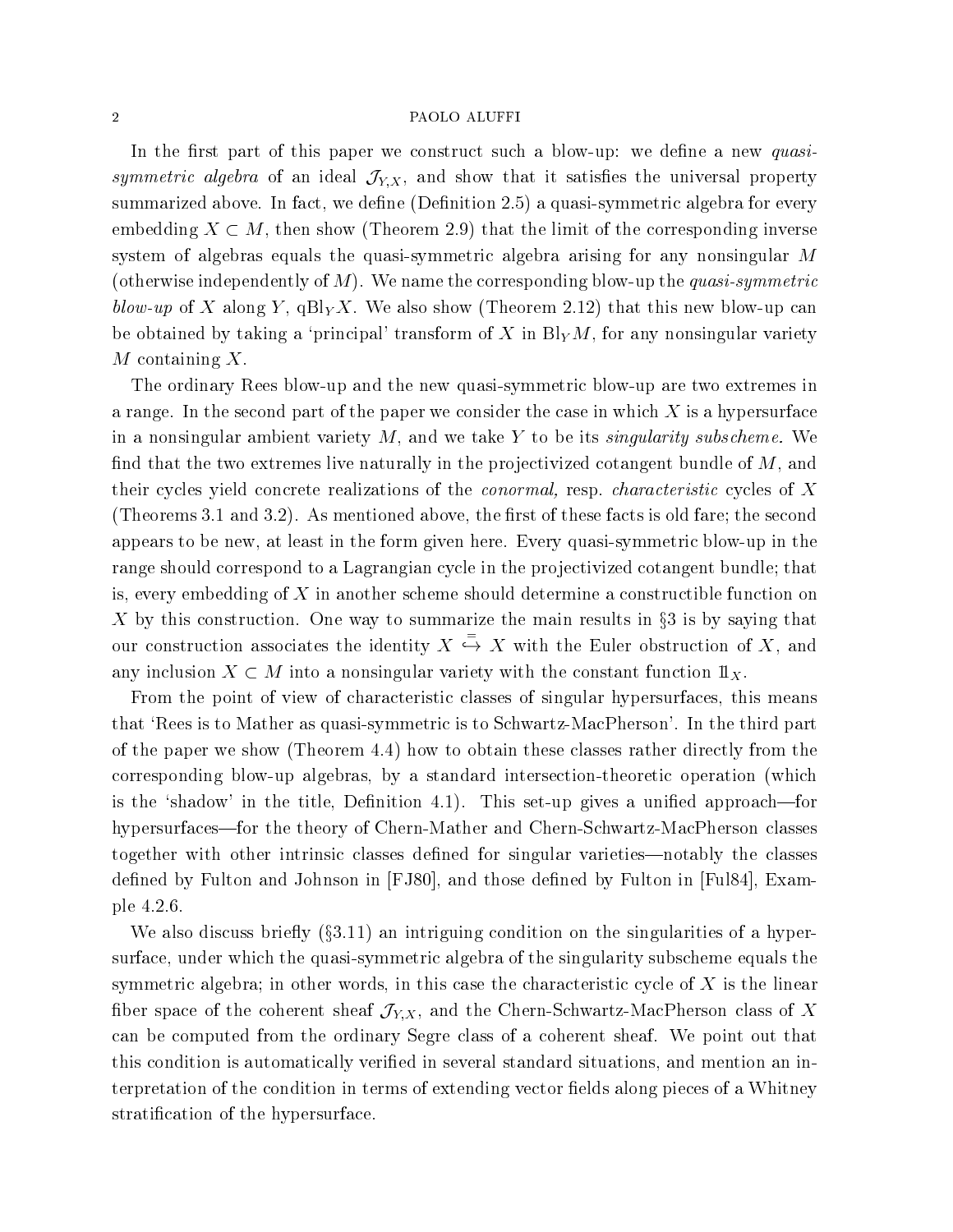One should wonder whether an intrinsic realization of the characteristic cycle can be given for more general schemes than hypersurfaces of nonsingular varieties (as we do here). In the end, our attention is directed to a coherent sheaf that is present regardless of whether  $X$  is a hypersurface: the cokernel of the dual of the map on differentials determined by the embedding in a nonsingular variety. If  $X$  is a hypersurface then a quasi-symmetric algebra can be defined for this sheaf, and our main result shows that this algebra leads to the Chern-Schwartz-MacPherson class of X (Theorem 4.9).

This suggests what the shape of an analogous result for arbitrary schemes might be, but the difficulty in establishing such a general result should not be underestimated. Indeed, the key technical fact allowing us to obtain the result for hypersurfaces in this paper amounts to a specic result relating Fulton-Johnson's classes and Chern-Schwartz-MacPherson classes of hypersurfaces. This relation has now been known for the better part of a decade, and studied intensely from many different viewpoints (cf. [Alu94], [Suw97]. [BLSS99], [Yok99], [Alu99a], [Alu99b], [Suw00], [Alu00], [PP01] and the recent [Sch01a] to name a few), yet a generalization to arbitrary schemes has proved exceedingly elusive. A full analog of the results in this paper to arbitrary schemes would amount to a solution of this problem.

Our motivation in pursuing this program is twofold. First, we believe that it would be highly worthwhile to uncover any functoriality feature of classes such as Fulton's or Fulton-Johnson's. Chern-Schwartz-MacPherson's classes owe their existence precisely to their excellent functoriality properties; if such functoriality could be transferred to Segre classes (via formulas such as the ones presented in this article), this would offer a new handle on computing Segre classes, arguably one of the most basic invariants in intersection theory. Second, formulas such as the ones obtained in this paper can be implemented into algorithms running in symbolic computation programs such as Macaulay2 ([GS]). The only algorithm known to us for such computations ([Alu03]) is woefully slow, and we hope that the approach presented in this paper may lead to substantially improved algorithms.

Acknowledgments This work was performed while the author was visiting the Max-Planck-Institut für Mathematik in Bonn, Germany; the present version is a thorough reworking of an MPI preprint by the same title. Thanks are due to the MPI for support and for the congenial atmosphere, and to Professor Marcolli for countless insightful discussions.

## 2. quasi-Symmetric algebras and blow-ups

2.1. In this section we define and discuss the new blow-up—first in strictly algebraic terms, and next (starting in  $\S 2.5$ ) in more geometric ones.

The ordinary blow-up is the Proj of the *Rees algebra* of an ideal, which is a close relative of its symmetric algebra. Our first task is to introduce and study another close relative of the symmetric algebra of an ideal. In fact, in Definition 2.1 we give a whole family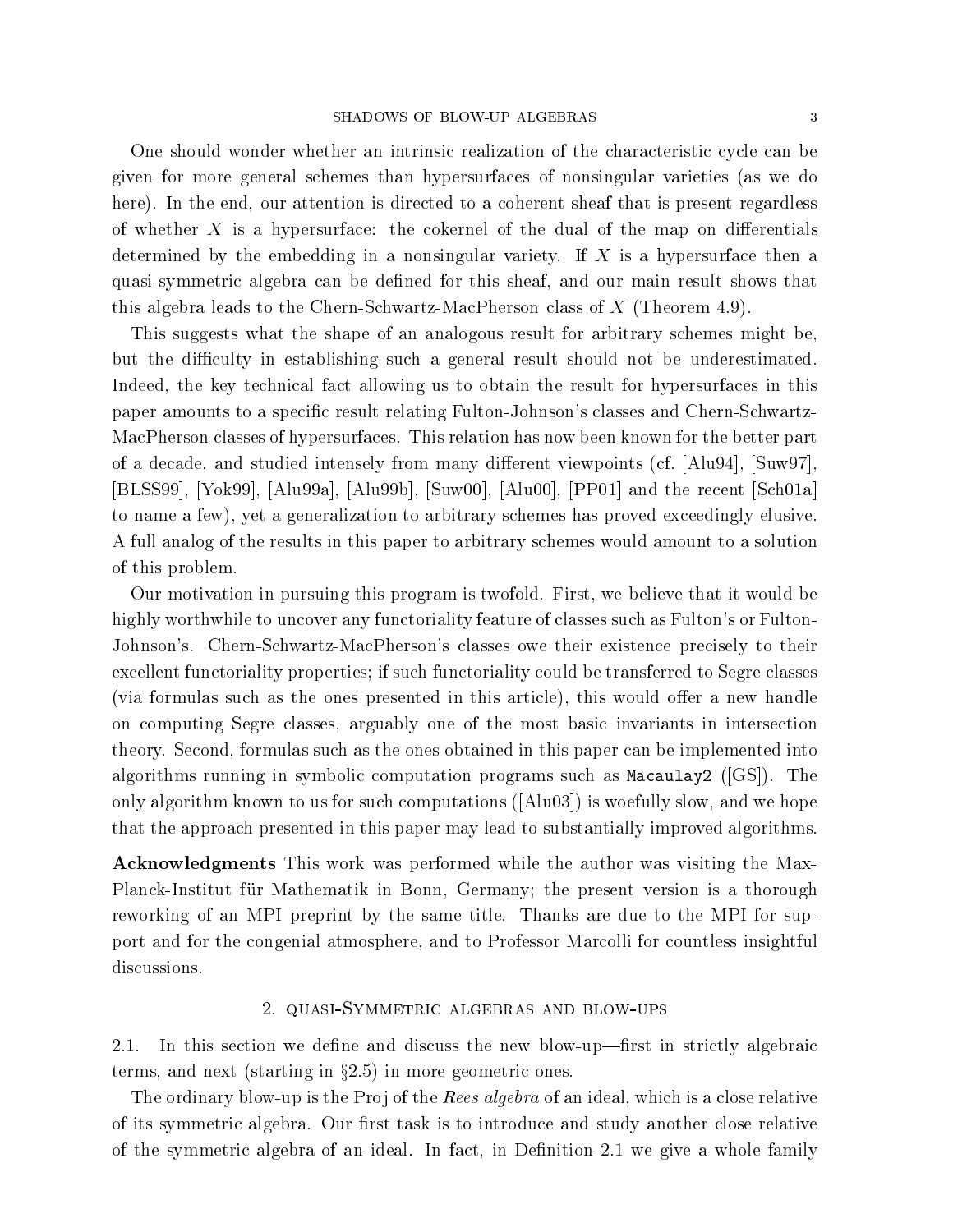of such algebras, depending on the datum of a surjective homomorphism. In Lemma 2.4 we identify conditions under which different homomorphisms lead to the same algebra. In the geometric setting, the family of algebras determines a new notion of blow-up of a scheme X along a subscheme Y, for each embedding of X into an ambient variety  $M$ . As a consequence of Lemma 2.4, we can prove (Theorem 2.7) that the new blow-up is independent of the ambient  $M$  provided that  $M$  is nonsingular.

This canonically determined blow-up is the `quasi-symmetric blow-up' mentioned in the introduction (Definition 2.6). An explicit computation of the corresponding 'quasisymmetric' algebra shows (Theorem 2.12) that the quasi-symmetric blow-up can be realized as a residual scheme to the exceptional divisor of the (ordinary) blow-up of the ambient nonsingular variety. This will be the key to one of the main results of the paper (Theorem 3.2), realizing the *characteristic cycle* of a hypersurface in terms of a quasisymmetric blow-up. In turn, filtering this result through a little intersection theory will yield our applications to characteristic classes (Theorems 4.4 and 4.9),

2.2. Our rings will be Noetherian, commutative, with 1. Homomorphisms of algebras endowed of a natural grading are implicitly understood to preserve the grading.

Let A be a ring, and  $\mathfrak a$  an ideal of A. Let R be a ring surjecting onto A, and denote by I the inverse image of  $\alpha$  in R. Note that the symmetric algebra  $\text{Sym}_R(I)$  maps to both the Rees algebra  $\text{Rees}_R(I) := \oplus_{n\geq 0}I^n$  and (by functoriality of Sym) to Sym<sub>A</sub>(a).

**Definition 2.1.** The quasi-symmetric algebra  $qSym_{R\to A}(\mathfrak{a})$  is defined by

$$
\mathrm{qSym}_{R \to A}(\mathfrak{a}) := \mathrm{Sym}_A(\mathfrak{a}) \otimes_{\mathrm{Sym}_R(I)} \mathrm{Rees}_R(I).
$$

A particular case of this notion will be the affine version of our main blow-up algebra, cf. Definition 2.8 below. Note that the algebra corresponding to the identity is the ordinary Rees algebra:

$$
\mathrm{qSym}_{A\to A}(\mathfrak{a}) = \mathrm{Rees}_A(\mathfrak{a});
$$

thus, the ordinary blow-up can be recovered in terms of the operation studied here. We will be especially interested in the case corresponding to epimorphisms  $R \to A$  with R suitably 'nice'; we begin by recording a few properties of the local version of the more general notion.

First of all, the quasi-symmetric algebra is functorial in the sense that any homomorphism of rings  $R \to S$  compatible with epimorphisms to A induces an epimorphism

$$
\mathrm{qSym}_{R\to A}(\mathfrak{a}) \longrightarrow \mathrm{qSym}_{S\to A}(\mathfrak{a}) .
$$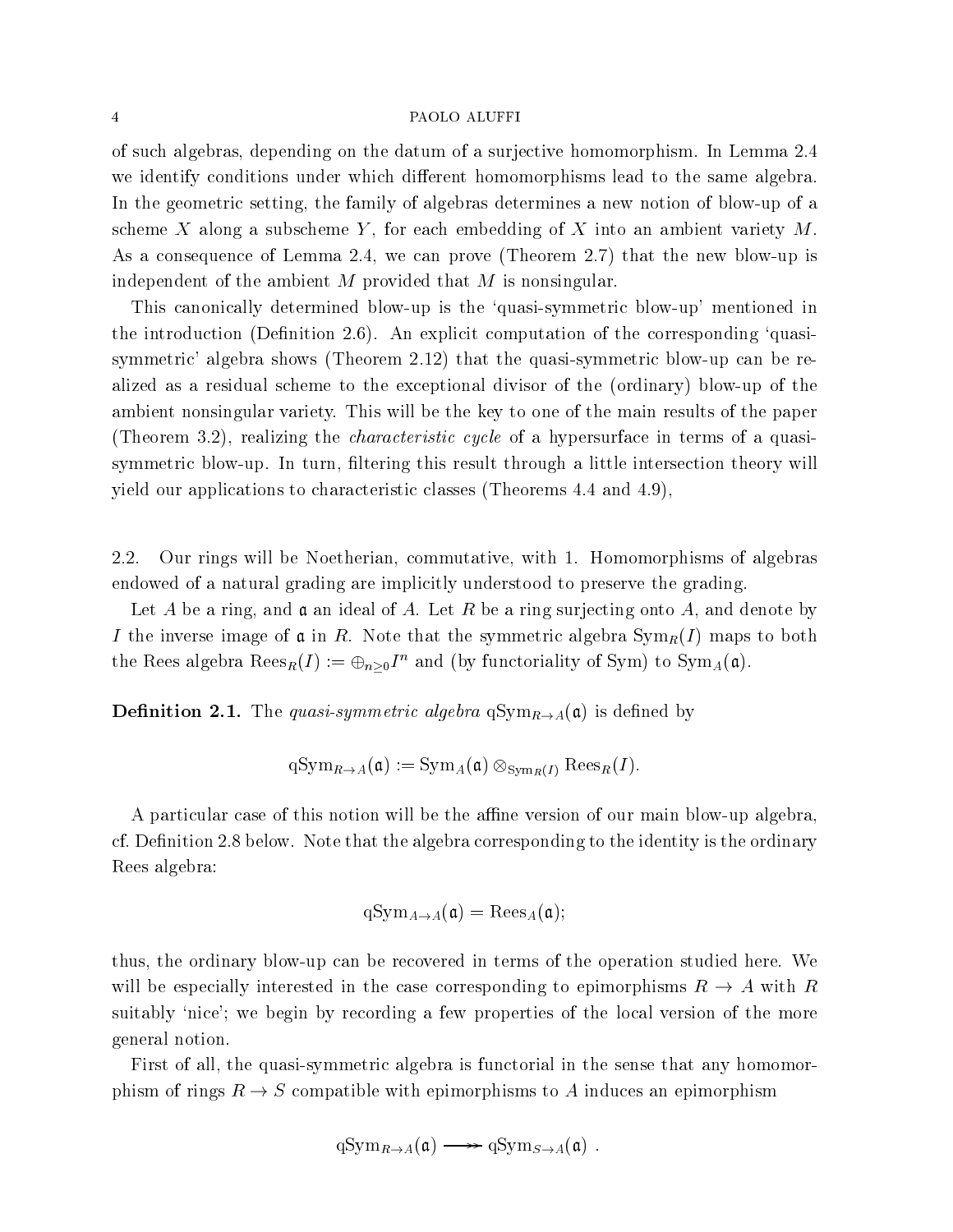Indeed, the homomorphisms  $R \to S \to A$  induce the middle row in the diagram

$$
K_R \longrightarrow K_S
$$
  
\n
$$
\downarrow \qquad \qquad \downarrow
$$
  
\n
$$
Sym_R(I) \longrightarrow Sym_S(J) \longrightarrow Sym_A(\mathfrak{a})
$$
  
\n
$$
\downarrow \qquad \qquad \downarrow
$$
  
\n
$$
Rees_R(I) \longrightarrow Rees_S(J)
$$

where J is the inverse image of  $\alpha$  in S, and  $K_R$ ,  $K_S$  are the kernels of the vertical maps to the Rees algebras. Since  $K_R \text{Sym}_A(\mathfrak{a}) \subset K_S \text{Sym}_A(\mathfrak{a})$ , there is an induced epimorphism

$$
\mathrm{qSym}_{R\to A}(\mathfrak{a})=\mathrm{Sym}_A(\mathfrak{a})/K_R\mathrm{Sym}_A(\mathfrak{a})\longrightarrow \mathrm{Sym}_A(\mathfrak{a})/K_S\mathrm{Sym}_A(\mathfrak{a})=\mathrm{qSym}_{S\to A}(\mathfrak{a})\ .
$$

Pictorially, we have the commutative diagram:

$$
\text{Sym}_R(I) \longrightarrow \text{Sym}_S(J) \longrightarrow \text{Sym}_A(\mathfrak{a})
$$
\n
$$
\downarrow \qquad \qquad \downarrow \qquad \qquad \square \qquad \qquad \downarrow
$$
\n
$$
\text{Rees}_R(I) \longrightarrow \text{Rees}_S(J) \longrightarrow \text{qSym}_{S \to A}(\mathfrak{a})
$$

where the square on the right is cocartesian by definition. As  $qSym_{R\to A}(\mathfrak{a})$  satisfies a universal property (as a tensor product) there is an induced canonical homomorphism  $qSym_{R\to A}(\mathfrak{a}) \to qSym_{S\to A}(\mathfrak{a}).$ 

2.3. The functoriality is the key to most of the following remarks, whose proof is left to the reader.

# **Lemma 2.2.** Let  $R \rightarrow A$ ,  $\mathfrak{a}$ , I be as above.

1. The quasi-symmetric algebra bridges between the Rees algebra and the ordinary symmetric algebra of <sup>a</sup> in A:

$$
\mathrm{Sym}_A(\mathfrak{a}) \longrightarrow \mathrm{qSym}_{R \to A}(\mathfrak{a}) \longrightarrow \mathrm{Rees}_A(\mathfrak{a}) .
$$

- 2. If  $\text{Sym}_R(I) = \text{Rees}_R(I)$ , then  $q\text{Sym}_{R\to A}(\mathfrak{a}) = \text{Sym}_A(\mathfrak{a})$ .
- 3. If  $R \to A$  splits, then  $qSym_{R\to A}(\mathfrak{a}) = Res_A(\mathfrak{a})$ .
- 

4. There is an epimorphism  $\text{Rees}_R(I) \longrightarrow \text{qSym}_{R\to A}(\mathfrak{a})$ .<br>Example 2.3. If I is a complete intersection in R, then  $\text{qSym}_{R\to A}(\mathfrak{a}) = \text{Sym}_A(\mathfrak{a})$  by Part 2 in Lemma 2.2 (since then the symmetric and Rees algebras of I in R coincide, [Mic<sub>64</sub>].

This shows that  $qSym_{R\to A}(\mathfrak{a})$  may depend on R. For example, let  $A = \mathbb{C}[x,y]/(xy)$ ,  $\mathfrak{a} = (x, y), R = \mathbb{C}[x, y];$  then

$$
\mathrm{qSym}_{R\to A}(\mathfrak{a}) = \mathrm{Sym}_A(\mathfrak{a}) \neq \mathrm{Rees}_A(\mathfrak{a}) = \mathrm{qSym}_{A\to A}(\mathfrak{a}).
$$

However, one of the main results of this section (Theorem 2.9) will show that  $qSym_{R\to A}(\mathfrak{a})$ is in fact independent of R provided that R is constrained to be regular.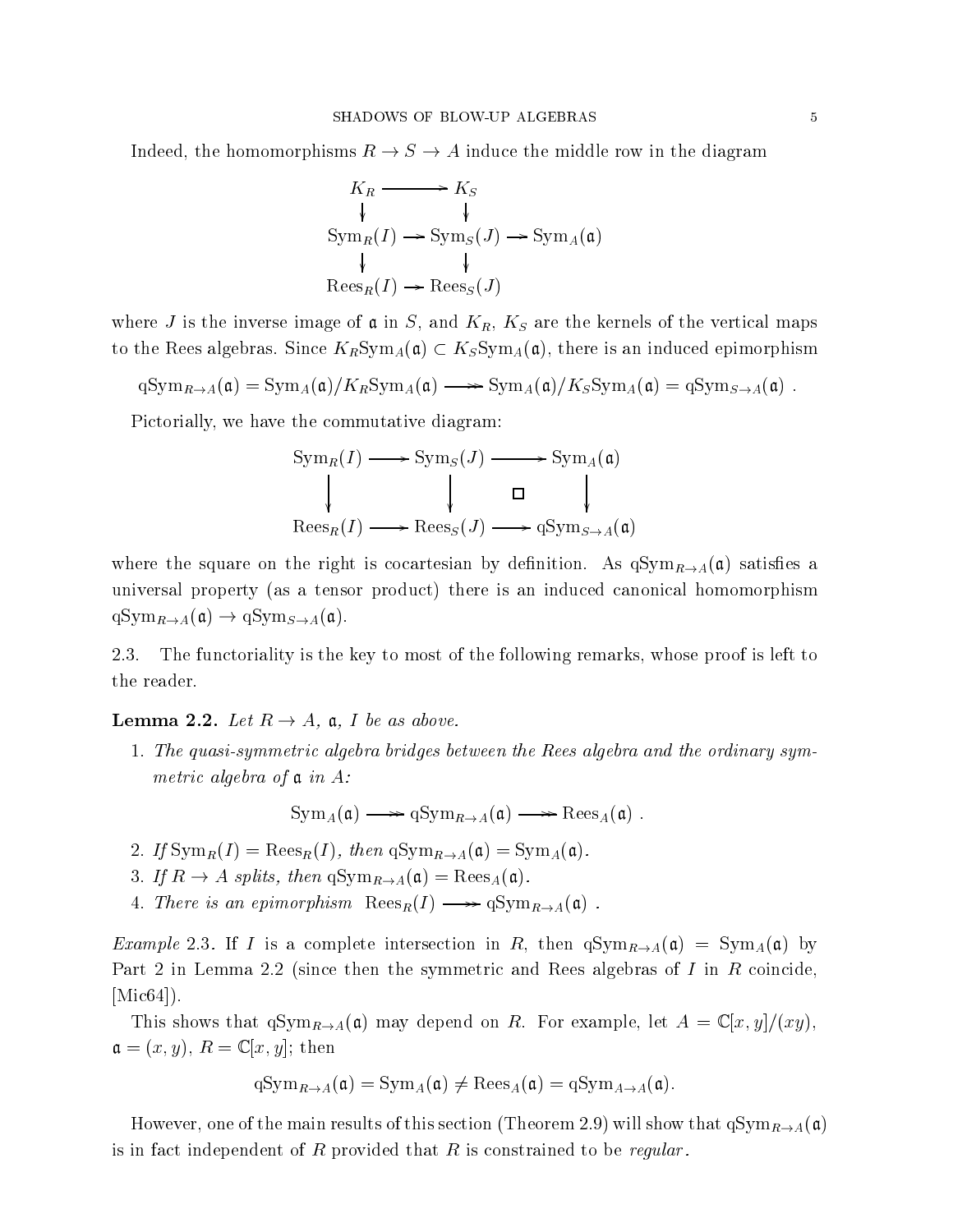2.4. There are two important cases in which the induced epimorphism is in fact an isomorphism.

**Lemma 2.4.** Let  $R \to S$  be a ring homomorphism compatible with epimorphisms  $R \to A$ and  $S \to A$ ; let a be an ideal of A, and let I, J resp. be the inverse images of a in R, S. Then the induced epimorphism

$$
\mathrm{qSym}_{R\to A}(\mathfrak{a}) \longrightarrow \mathrm{qSym}_{S\to A}(\mathfrak{a})
$$

is an isomorphism if

- 1. the homomorphism  $R \rightarrow S$  splits; or
- 2. S is R-flat, and  $J = IS$ .

*Proof.* In the first situation, if a composition  $R \to S \to R$  is the identity we obtain a decomposition of the identity

$$
\mathrm{qSym}_R(I) \longrightarrow \mathrm{qSym}_S(J) \longrightarrow \mathrm{qSym}_R(I)
$$

implying that both maps are isomorphisms.

In the second situation, since S is hat over R we have  $I \supset \supset \supset \otimes_R I$  for all m. Thus

$$
\mathrm{Rees}_S(J) = \mathrm{Rees}_S(IS) = \bigoplus_{m \geq 0} S \otimes_R I^m = S \otimes_R (\oplus_{m \geq 0} I^m) = S \otimes_R \mathrm{Rees}_R(I).
$$

On the other hand, and again using flatness,

$$
Sym_S(J) = Sym_S(IS) = Sym_S(I \otimes_R S) = S \otimes_R Sym_R(I),
$$

by  $[Bou74]$ , III  $\S6$ , Proposition 7. Thus

$$
Sym_S(J) \otimes_{Sym_R(I)} Res_R(I) = (S \otimes_R Sym_R(I)) \otimes_{Sym_R(I)} Res_R(I)
$$
  
=  $S \otimes_R (Sym_R(I) \otimes_{Sym_R(I)} Res_R(I))$   
=  $S \otimes_R Res_R(I)$   
=  $Res_S(J)$ .

This shows that the square on the left in the diagram at the end of  $\S 2.2$  is cocartesian, implying the assertion.  $\Box$ 

2.5. We now move to the geometric setting. All our schemes are of finite type over a field  $k$ .

Let  $Y \subset X \subset M$  be closed embeddings of schemes. We denote by  $\mathcal{J}_{Y,X}$ , resp.  $\mathcal{J}_{Y,M}$  the ideals of  $Y$  in  $X$  and  $M$ , respectively.

**Definition 2.5.** The quasi-symmetric algebra  $qSym_{X\subset M}(\mathcal{J}_{Y,X})$  is the graded  $\mathcal{O}_X$ -algebra

$$
\mathrm{qSym}_{X \subset M}(\mathcal{J}_{Y,X}) := \mathrm{Sym}_{\mathcal{O}_X}(\mathcal{J}_{Y,X}) \otimes_{\mathrm{Sym}_{\mathcal{O}_M}(\mathcal{J}_{Y,M})} \mathrm{Rees}_{\mathcal{O}_M}(\mathcal{J}_{Y,M}).
$$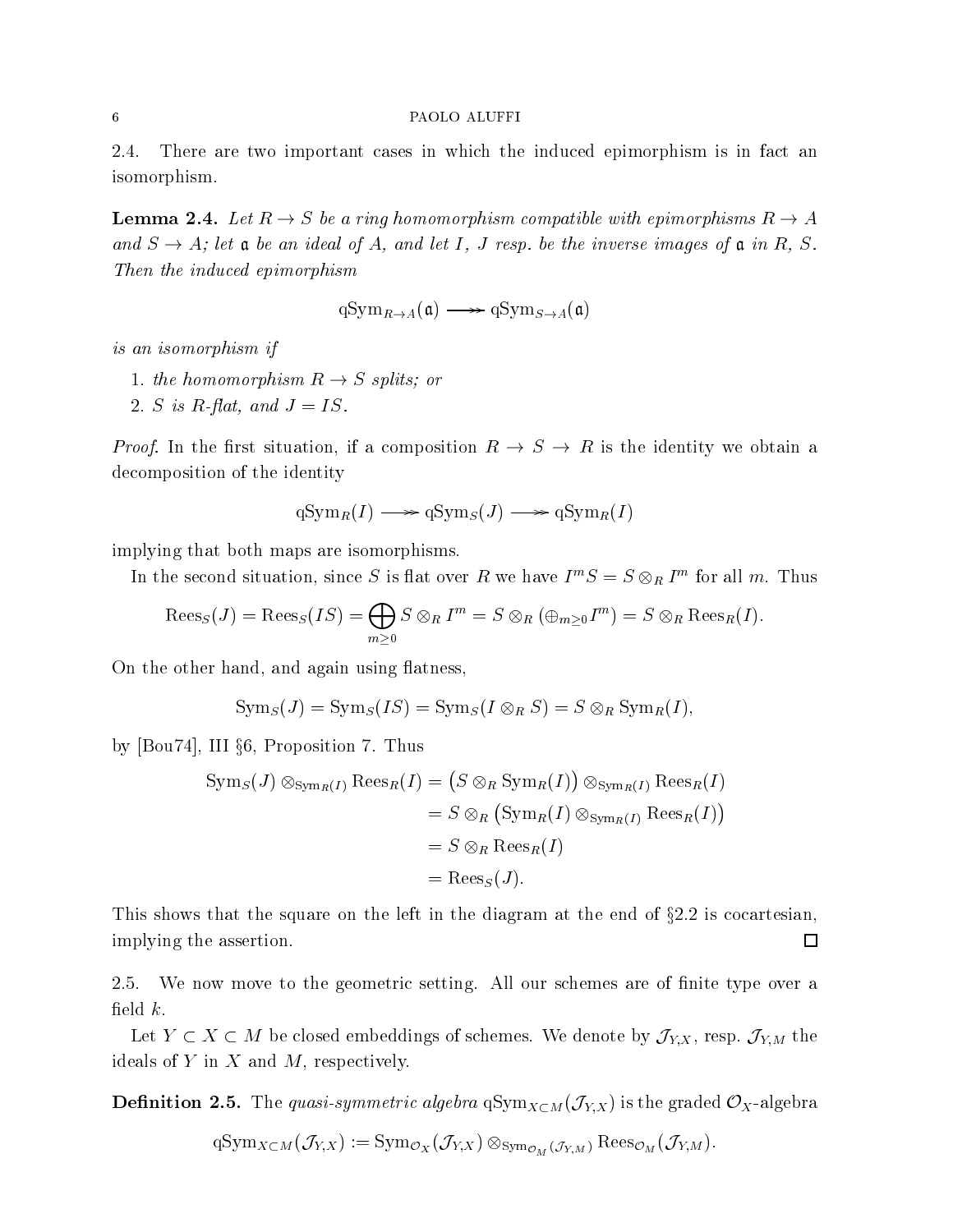In other words,  $qSym_{X\subset M}(\mathcal{J}_{Y,X})$  sheafifies the local construction given by Definition 2.1. Every commutative diagram



determines an epimorphism

$$
\mathrm{qSym}_{X\subset M}(\mathcal{J}_{Y,X})\longrightarrow \mathrm{qSym}_{X\subset N}(\mathcal{J}_{Y,X})
$$

and we are interested in conditions guaranteeing that this map is an isomorphism.

Lemma 2.6. The induced epimorphism is an isomorphism if

- 1.  $IV \equiv M \times A$ ,  $OT$
- 2.  $\pi$  is flat, and  $j(X)$  is a connected component of  $\pi^{-1}(i(X))$ .

Proof. These follow from Lemma 2.4. As the matter can be checked locally, we may assume  $M = \text{Spec } R$ ,  $N = \text{Spec } S$ ,  $X = \text{Spec } A$ , Y is given by an ideal  $\mathfrak{a}$  in A, and we have a commutative diagram



Denote by K, L resp. the kernels of  $R \to A$ ,  $S \to A$  resp.; and by I, J resp. the inverse images of  $\mathfrak a$  in R, S resp.

In the first situation  $S = R[u_1, \ldots, u_s]$  is a polynomial ring, and the splitting needed in order to apply Lemma 2.4 holds because if K is an ideal of R then any left-inverse of the inclusion  $R/K \hookrightarrow (R/K)[u_1,\ldots,u_s]$  lifts to a left-inverse of  $R \hookrightarrow R[u_1,\ldots,u_s]$ .

In the second situation, by hypothesis S is flat over R, and there exists an  $f \in S$  such that the epimorphism  $S \to A$  lifts to an epimorphism  $S_f \to A$  from the localization of S at f, with kernel  $KS_f = LS_f$ . A fortiori  $IS_f = JS_f$  is the inverse image of a in  $S_f$ . As  $S_f$  is flat over both S and R, two applications of Part 2 from Lemma 2.4 give the assertion. 囗

**Theorem 2.7.** If  $\pi : N \to M$  is a smooth map compatible with closed embeddings  $X \subset$  $M, X \subset N$ , then for all closed subschemes  $Y \subset X$  the induced epimorphism

$$
\mathrm{qSym}_{X \subset M}(\mathcal{J}_{Y,X}) \longrightarrow \mathrm{qSym}_{X \subset N}(\mathcal{J}_{Y,X})
$$

is an isomorphism.

*Proof.* Again the matter can be checked locally, so as  $\pi$  is smooth we may assume that it can be written as a composition

$$
N \xrightarrow{\text{\'etale}} M \times \mathbb{A}^s \longrightarrow M ;
$$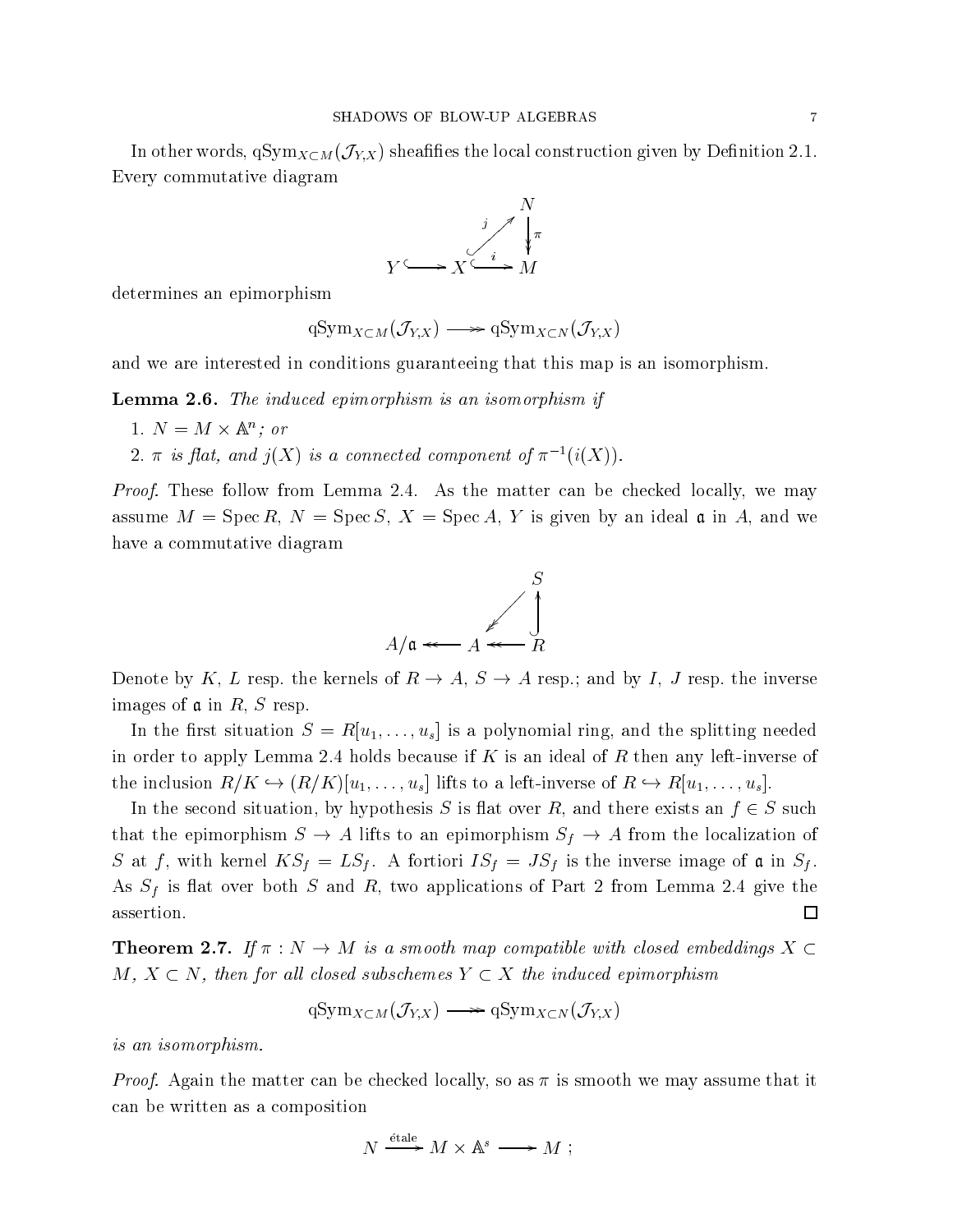by Lemma 2.6, Part 1, we may assume that  $\pi$  itself is étale. In this case  $\pi^{-1}(X) \to X$  is an étale map with a section; hence the image of  $X$  in  $N$  must be a connected component of  $\pi^{-1}(X)$ . As étale maps are flat, Part 2 in Lemma 2.6 concludes the proof.  $\Box$ 

Theorem 2.7 shows that the quasi-symmetric algebras of  $X$  collect into classes detecting specific 'qualities' of the embeddings  $X \subset M$ . For example, if  $X \subset M$  is a section of a smooth projection  $M \to X$  then  $qSym_{X\subset M}(\mathcal{J}_{Y,X}) = Res_{\mathcal{O}_X}(\mathcal{J}_{Y,X})$  for all closed subschemes  $Y \subset X$ . In fact, only the features of the embedding  $X \subset M$  near Y affect the corresponding quasi-symmetric algebra.

2.6. It is time to remove the dependence on the choice of an embedding  $X \subset M$ . For given  $Y \subset X$ , the epimorphisms on quasi-symmetric algebras induced by concatenation of embeddings  $X \subset M \subset N$  make  $\{qSym_{X\subset M}(\mathcal{J}_{Y,X})\}_M$  into an inverse system.

**Definition 2.8.** Let  $Y \subset X$  be a closed embedding of schemes. The quasi-symmetric *algebra* of  $\mathcal{J}_{Y,X}$  is defined as the inverse limit

$$
\mathrm{qSym}_{\mathcal{O}_X}(\mathcal{J}_{Y,X}) := \varprojlim_{M \supset X} \mathrm{qSym}_{X \subset M}(\mathcal{J}_{Y,X}).
$$

The quasi-symmetric blow-up of X along Y is defined as the Proj of the quasi-symmetric algebra:

$$
qBl_YX := Proj(qSym_{\mathcal{O}_X}(\mathcal{J}_{Y,X})).
$$

The quasi-symmetric blow-up carries a tautological line bundle  $\mathcal{O}(-1)$ , as do the more conventional  $sBl_Y X = Proj(Sym_{\mathcal{O}_X}(\mathcal{J}_{Y,X}))$  and  $Bl_Y X = Proj(Res_{\mathcal{O}_X}(\mathcal{J}_{Y,X}))$ . Also, note that by Lemma 2.2, Part 1, there are closed embeddings

$$
Bl_Y X \subset qBl_Y X \subset sBl_Y X.
$$

Theorem 2.7 is the key to the following concrete computation of the `absolute' quasisymmetric algebra and blow-up.

**Theorem 2.9.** Let  $Y \subset X \subset M$  be closed embeddings of schemes, with M nonsingular. Then the canonical epimorphism

$$
\mathrm{qSym}_{\mathcal{O}_X}(\mathcal{J}_{Y,X}) \longrightarrow \mathrm{qSym}_{X \subset M}(\mathcal{J}_{Y,X})
$$

is an isomorphism.

*Proof.* The matter is local. Since locally every scheme is embedded in a nonsingular variety, it suffices to show that if  $X \subset M \subset N$  are closed embeddings, with M and N nonsingular varieties, then  $qSym_{X\subset N} (\mathcal{J}_{Y, X}) \to qSym_{X\subset M} (\mathcal{J}_{Y, X})$  is an isomorphism. Factoring the embedding  $M \subset N$  through the product, we have the diagram

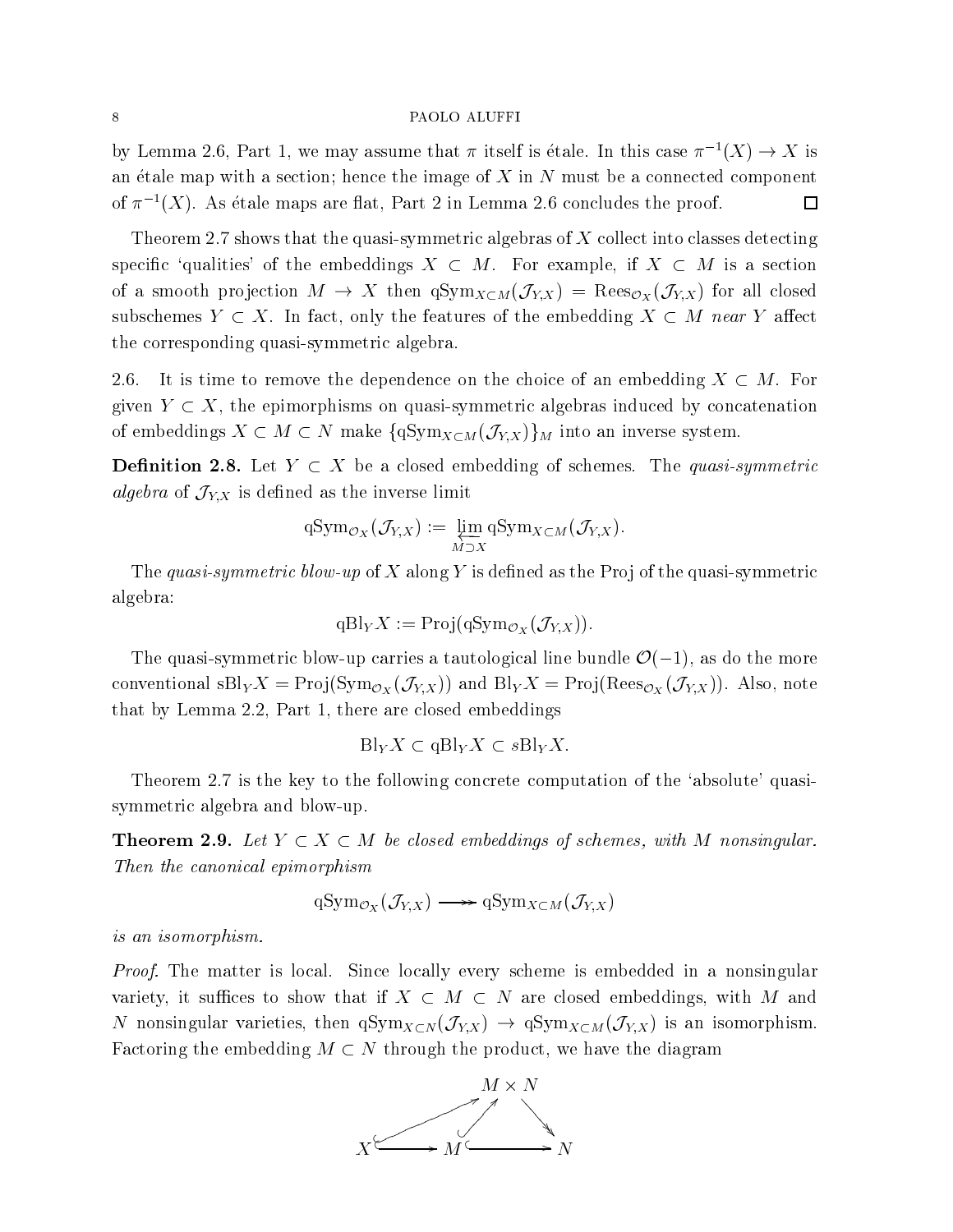which induces the commutative diagram of qSym algebras



The diagonal arrow on the left is an isomophism because the diagonal embedding splits; the diagonal arrow on the right is an isomorphism by Theorem 2.7. Thus the horizontal arrow is an isomorphism, as needed. □

2.7. By Theorem 2.9, the inverse system of algebras  $qSym_{X\subset M}(\mathcal{J}_{Y,X})$  stabilizes at nonsingular ambient varieties  $M$ . In fact, by Part 4 in Lemma 2.2 there is a canonical embedding

$$
qBl_Y X \subset Bl_Y M
$$

induced by the surjection  $\text{Res}_{\mathcal{O}_M}(\mathcal{J}_{Y,M}) \to \text{qSym}_{\mathcal{O}_X}(\mathcal{J}_{Y,X})$ ; the line bundle  $\mathcal{O}(-1)$  is the restriction of the line bundle of the exceptional divisor.

Theorem 2.9 implies immediately that  $qB\rightarrow Y$  fulfills the promise made in the introduction.

**Corollary 2.10.** The quasi-symmetric blow-up  $qBlyX$  is the largest subscheme of  $sBl_YY$ which admits an embedding in  $\text{Bl}_Y M$  (compatibly with the projection to X) for some scheme M containing X.

*Proof.* By Theorem 2.9, the quasi-symmetric blow-up  $qB\vert_{Y}X$  can be embedded in  $Bl_{Y}M$ for any nonsingular variety  $M$  containing  $X$ .

On the other hand, if S is any quotient algebra of  $\text{Sym}_{\mathcal{O}_X}(\mathcal{J}_{Y,X})$  which is also a quotient of Rees<sub>OM</sub>  $(\mathcal{J}_{Y,M})$  (for some M) then there is an induced epimorphism  $qSym_{X\subset M}(\mathcal{J}_{Y,X}) \to$  $S$  by the definition of qSym (as a tensor product). Hence we obtain a surjection from  $qSym_{\mathcal{O}_X}(\mathcal{J}_{Y,X})$  to  $\mathcal{S}$ , showing that  $Proj(\mathcal{S}) \subset qBl_Y X$ , as needed.  $\Box$ 

It is natural to ask whether the embedding  $qB\vert_Y X \subset B\vert_Y M$  (for M a nonsingular variety containing X) can be realized concretely, just as the embedding  $Bl_Y X \subset Bl_Y M$ can be realized as a 'proper transform'.

**Definition 2.11.** Let  $Y \subset X \subset M$  be closed embeddings of schemes. The *principal* transform of X in the blow-up  $Bl_{Y}M \stackrel{\rho}{\rightarrow} M$  of M along Y is the residual to the exceptional divisor in  $\rho^{-1}(X)$ .

Here, 'residual' is taken in the sense of [Ful84], Definition 9.2.1. Explicitly, if  $\mathcal I$  and  $\mathcal J$ are respectively the ideals of the exceptional divisor and of  $\rho^{-1}(X)$  in Bl<sub>Y</sub>M, then since  $Y \subset X$  it follows that  $\mathcal{J} = \mathcal{I} \cdot \mathcal{K}$  for a uniquely determined ideal K. This ideal K defines the residual scheme.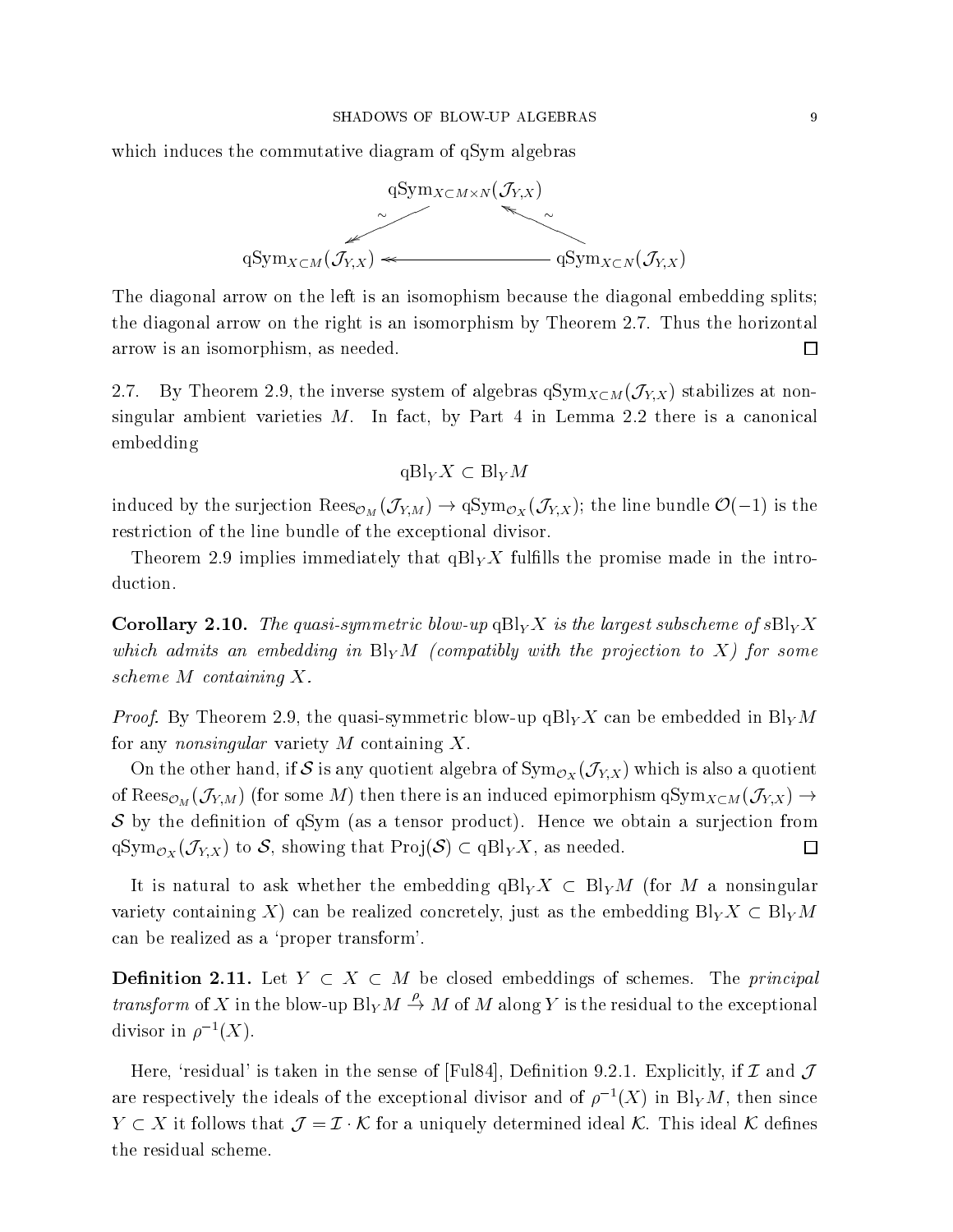The definition of principal transform would appear to depend on M; at any rate,  $\rho^{-1}(X)$ certainly depends on M as it contains the exceptional divisor of  $\mathrm{Bl}_Y M$ . However, the next result claims that the *principal* transform is almost as intrinsic to  $X, Y$  as is the *proper* transform.

**Theorem 2.12.** Let  $Y \subset X \subset M$  be closed embeddings of schemes, with M a nonsingular variety. Then the quasi-symmetric blow-up of X along Y equals the principal transform of X in  $\mathrm{Bl}_Y M$ .

This is an easy consequence of the following computation of  $qSym_{\mathcal{O}_X}(\mathcal{J}_{Y,X}).$ 

Lemma 2.13. With notation as in the statement of the theorem,

$$
\mathrm{qSym}_{\mathcal{O}_{X}}(\mathcal{J}_{Y,X})=\bigoplus_{d\geq 0}\mathcal{J}^d_{Y,M}/\mathcal{J}_{X,M}\mathcal{J}^{d-1}_{Y,M}
$$

(where we set  $J_{Y,M} = \mathcal{O}_M$ ).

*Proof.* By Theorem 2.9 we have  $qSym_{\mathcal{O}_X}(\mathcal{J}_{Y,X}) \cong qSym_{X\subset M}(\mathcal{J}_{Y,X})$ ; we compute the latter. For  $d \geq 1$  set up the commutative diagram with exact rows



where all Sym are over  $\mathcal{O}_M$ ,  $J_{X,M}$  denotes the image of  $\mathcal{J}_{X,M}$  in  $\text{Sym}^1 \mathcal{J}_{Y,M} = \mathcal{J}_{Y,M}$ , Tors<sub>d</sub> is defined to make the central column exact, Disc<sub>d</sub> is its image in  $\text{Sym}^d(\mathcal{J}_{Y,M}/\mathcal{J}_{X,M})$ . A diagram chase shows that the column on the right is exact. This gives

$$
\mathcal{O}_M \oplus \bigoplus_{d \geq 1} \mathcal{J}_{Y,M}^d / \mathcal{J}_{X,M} \mathcal{J}_{Y,M}^{d-1} = \text{Sym}_{\mathcal{O}_M} (\mathcal{J}_{Y,M} / \mathcal{J}_{X,M}) \otimes_{\text{Sym}_{\mathcal{O}_M} \mathcal{J}_{Y,M}} \text{Rees}_{\mathcal{O}_M} (\mathcal{J}_{Y,M}).
$$

Tensoring by  $\mathcal{O}_X$  only affects the term of degree 0 on the left. On the other hand,

$$
\mathcal{O}_X\otimes_{\mathcal{O}_M}\mathrm{Sym}_{\mathcal{O}_M}(\mathcal{J}_{Y,M}/\mathcal{J}_{X,M})=\mathrm{Sym}_{\mathcal{O}_X}(\mathcal{J}_{Y,X});
$$

thus

$$
\bigoplus_{d\geq 0}\mathcal{J}^d_{Y,M}/\mathcal{J}_{X,M}\mathcal{J}^{d-1}_{Y,M}={\rm qSym}_{\mathcal{O}_X}(\mathcal{J}_{Y,X})
$$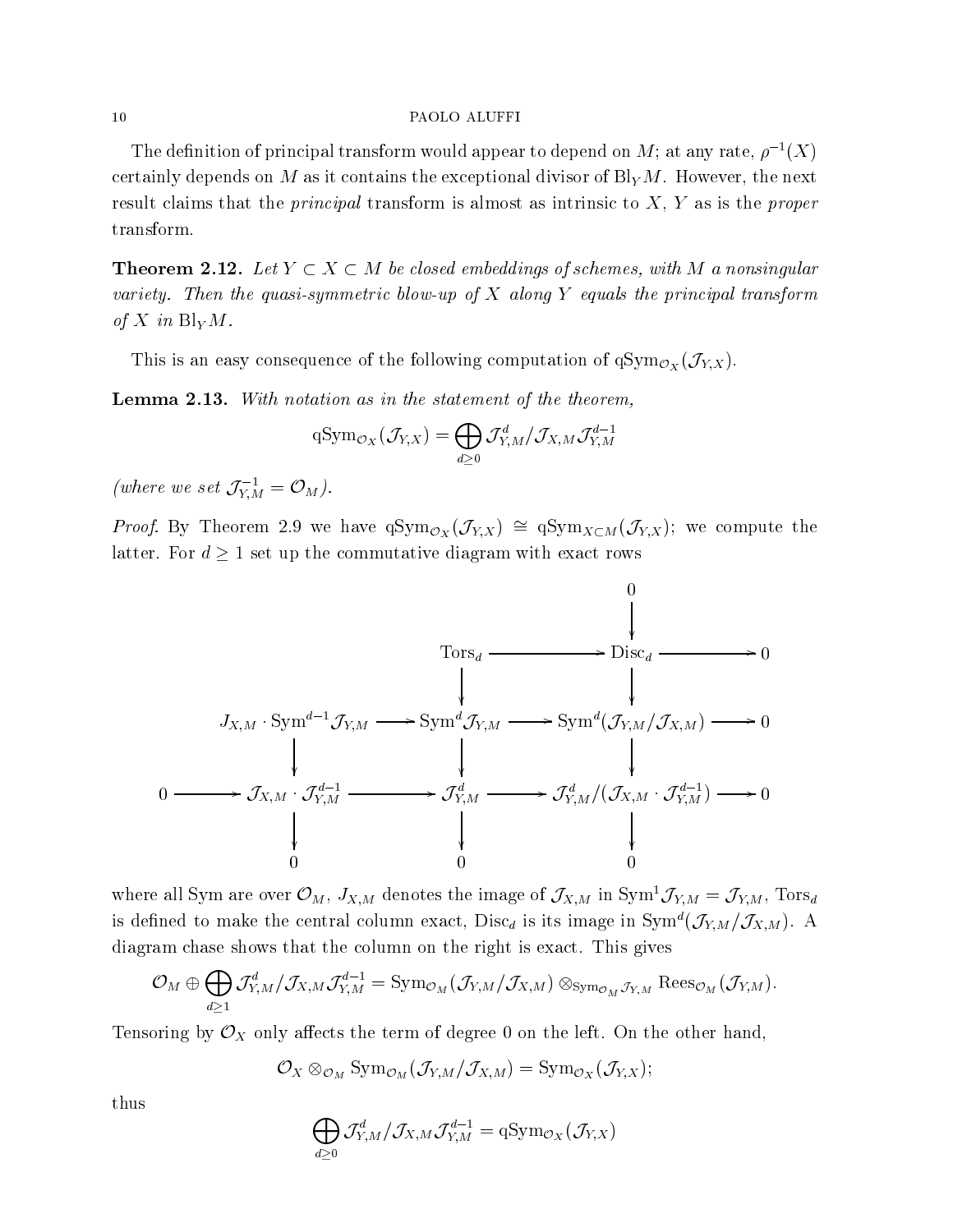by the associativity of tensor products.

2.8. For  $Y \subset X \subset M$ , and M not necessarily nonsingular, we can of course consider a quasi-symmetric blow-up  $\text{Proj}(q\text{Sym}_{X \subset M}(\mathcal{J}_{Y, X})).$ 

*Example 2.14.* Let  $Y \subset X \subset M$ , with  $M = X \times \mathbb{P}^2$  and  $X$  embedded as  $X \times \{\infty\}$ . Then the corresponding quasi-symmetric blow-up equals the ordinary blow-up  $Bl_Y X$ .

This follows (for example) from Theorem 2.7 and the fact that the quasi-symmetric algebra corresponding to the identity is the Rees algebra, cf. the comments immediately following the proof of Theoremm 2.7.

In this case the blow-up of the ambient space  $M$  along  $Y$  is the 'deformation to the normal cone' of [Ful84]. The statement of Theorem 2.12 corresponds to the description of the fiber over  $\infty$  of the deformation, cf. p. 87 of loc. cit.

In general, the analog of Theorem 2.12 realizes any such quasi-symmetric blow-up as the principal transform of X in the (ordinary) blow-up of M along Y. We observe that every Proj of a quasi-symmetric algebra is contained in the quasi-symmetric blow-up of Definition 2.8, since any  $M$  is contained locally in a nonsingular variety. In any case, this more general notion will not be used in the rest of this paper.

Some of the intuition regarding the quasi-symmetric blow-up of Definition 2.8 is captured by the following simple examples.

*Example 2.*15. Let  $\Lambda =$  a pair of distinct lines in  $M = \mathbb{A}^2$ , and  $Y =$  the point of intersection.

Consider the blow-up  $\rho : \operatorname{Bl}_Y M \to M;$  the exceptional divisor is a  $\mathbb{P}^*.$  The ordinary  $\rm\,b_{IyA}$  is the proper transform of  $\rm A$  , and it consists of two disjoint  $\rm A^-.$  The inverse image  $\rho^{-1}(X)$  consists (as a divisor) of Bl<sub>Y</sub>X plus the exceptional divisor with multiplicity 2. By Theorem 2.12, the quasi-symmetric blow-up  $qBl_Y X$  sits between these two schemes: it consists of  $\mathrm{Bl}_Y X$  plus the exceptional divisor with multiplicity 1.

*Example* 2.16. By the same token, if X consists of the union of m distinct lines through a point Y in a plane, then  $qBl_YX$  consists of m disjoint lines union a  $(m-1)$ -multiple  $\mathbb{P}^1$ intersecting each of them at a point.

*Example* 2.17. The picture is drastically different if the lines are not coplanar. For example, let  $\Lambda$  be the union of the coordinate axes in  $\mathbb{A}^*$ , and let  $Y$  be the origin. Then  $\mathop{\rm qBiy}\nolimits X$  consists of three disjoint lines, union a *plane*  $\mathbb{P}^\ast$  intersecting each of them at a point.

This is again checked by using Theorem 2.12. Using coordinates  $(x, y, z)$  in  $M = A<sup>o</sup>$ , the ideals of Y and X are  $(x, y, z)$ ,  $(xy, xz, yz)$  respectively. We can choose coordinates  $(x, y, z)$  in an amne chart of the blow-up of  $A^s$  at the origin so that the blow-up map  $\rho$  is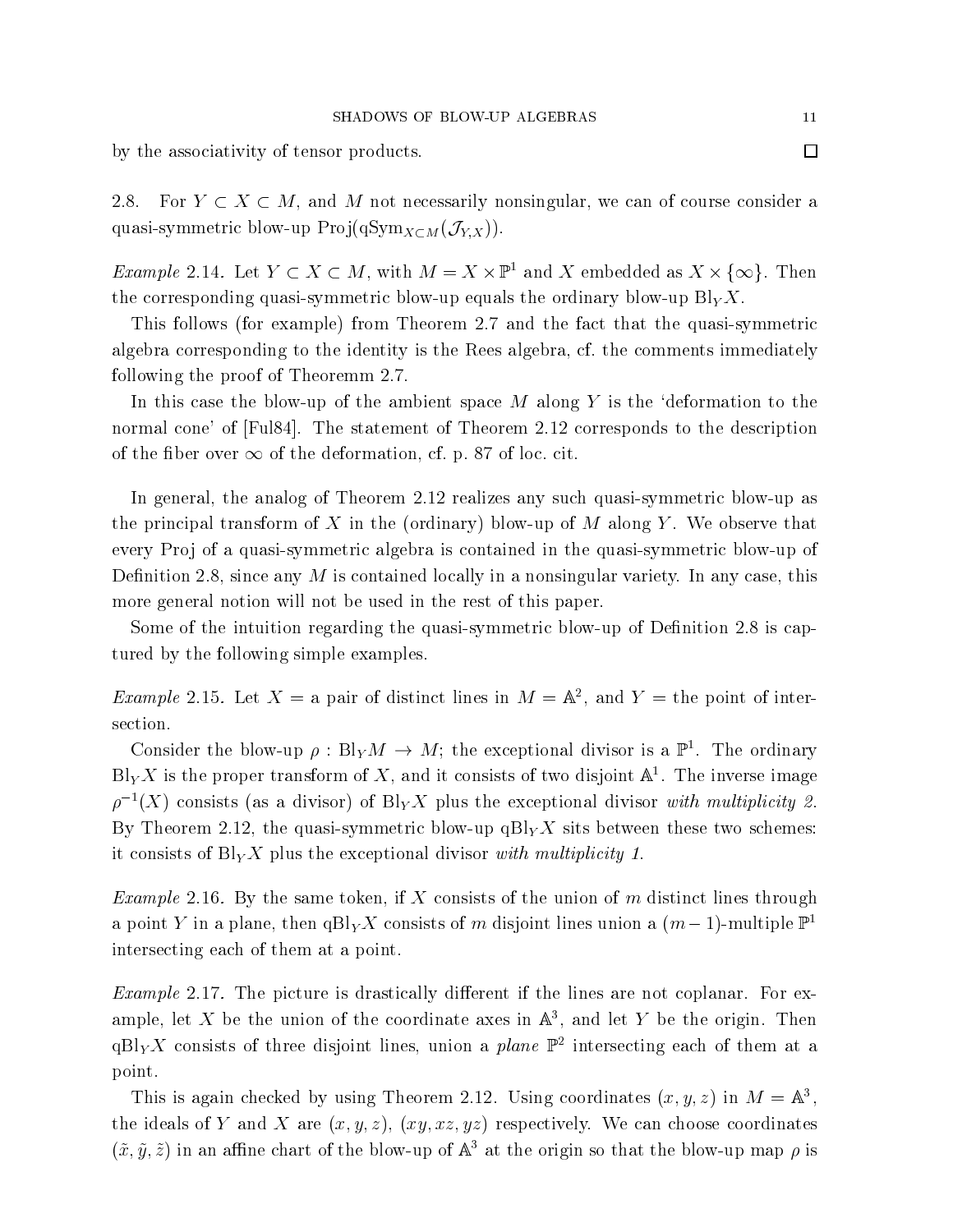given by

$$
\begin{cases}\nx = \tilde{x}\tilde{z} \\
y = \tilde{y}\tilde{z} \\
z = \tilde{z}\n\end{cases}
$$

with  $(\tilde{z})$  the ideal of the exceptional divisor. The ideal of  $\rho^{-1}(X)$  in this chart is

$$
(\tilde{x}\tilde{y}\tilde{z}^2, \tilde{x}\tilde{z}^2, \tilde{y}\tilde{z}^2) = (\tilde{x}\tilde{z}^2, \tilde{y}\tilde{z}^2).
$$

By Theorem 2.12,  $qB\vert_Y X$  is the residual to the exceptional divisor in  $qB\vert_Y M$ ; hence it has ideal

$$
(\tilde{x}\tilde{z}, \tilde{y}\tilde{z}) = (\tilde{x}, \tilde{y}) \cap (\tilde{z})
$$

in this chart: that is,  $qBlyM$  meets this chart in the proper transform of the line  $x = y = 0$ . union the exceptional divisor. The proper transforms of the other lines are contained in the other charts covering the blow-up.

Example 2.17 shows that  $qB\vert_Y X$  may have components of higher dimension than X. Contrast this situation with Example 2.16: the quasi-symmetric blow-up of the union of three coplanar lines has dimension 1 (it consists of three disjoint lines union a double line connecting them). More generally:

**Corollary 2.18.** If X can locally be embedded as a hypersurface in a nonsingular irreducible variety, then for every  $Y \subset X$  the quasi-symmetric blow-up  $qB\vert_Y X$  is equidimensional.

*Proof.* This follows from Theorem 2.12, which shows that in this case  $qBl_YX$  is a Cartier  $\Box$ divisor in  $Bl<sub>Y</sub>M$ .

Hypersurfaces of nonsingular varieties will be our main concern in the rest of the paper.

3. The conormal and characteristic cycles of <sup>a</sup> hypersurface

3.1. We now move from the generalities in  $\S 2$  to our application to the theory of Chern classes of singular varieties. In this section we will deal with the theory at the level of Lagrangian cycles in the cotangent bundle of an ambient nonsingular variety; in the next section we will extract the information more closely pertaining to characteristic classes.

Our main objective in this section is to show that the notion introduced in  $\S 2$  gives a concrete realization of the characteristic cycle of a hypersurface  $X$  in a nonsingular ambient variety M. In a nutshell, the *characteristic* cycle of X is the cycle of the *quasi*symmetric blow-up of  $X$  along its singularity subscheme. This fact should be appreciated in conjunction with the (straightforward) observation that the *conormal* cycle of X is the cycle of its ordinary blow-up along the same subscheme.

Realizing the characteristic cycle allows us to give a direct computation of the Chern-Schwartz-MacPherson classes of a hypersurface, following the same philosophy behind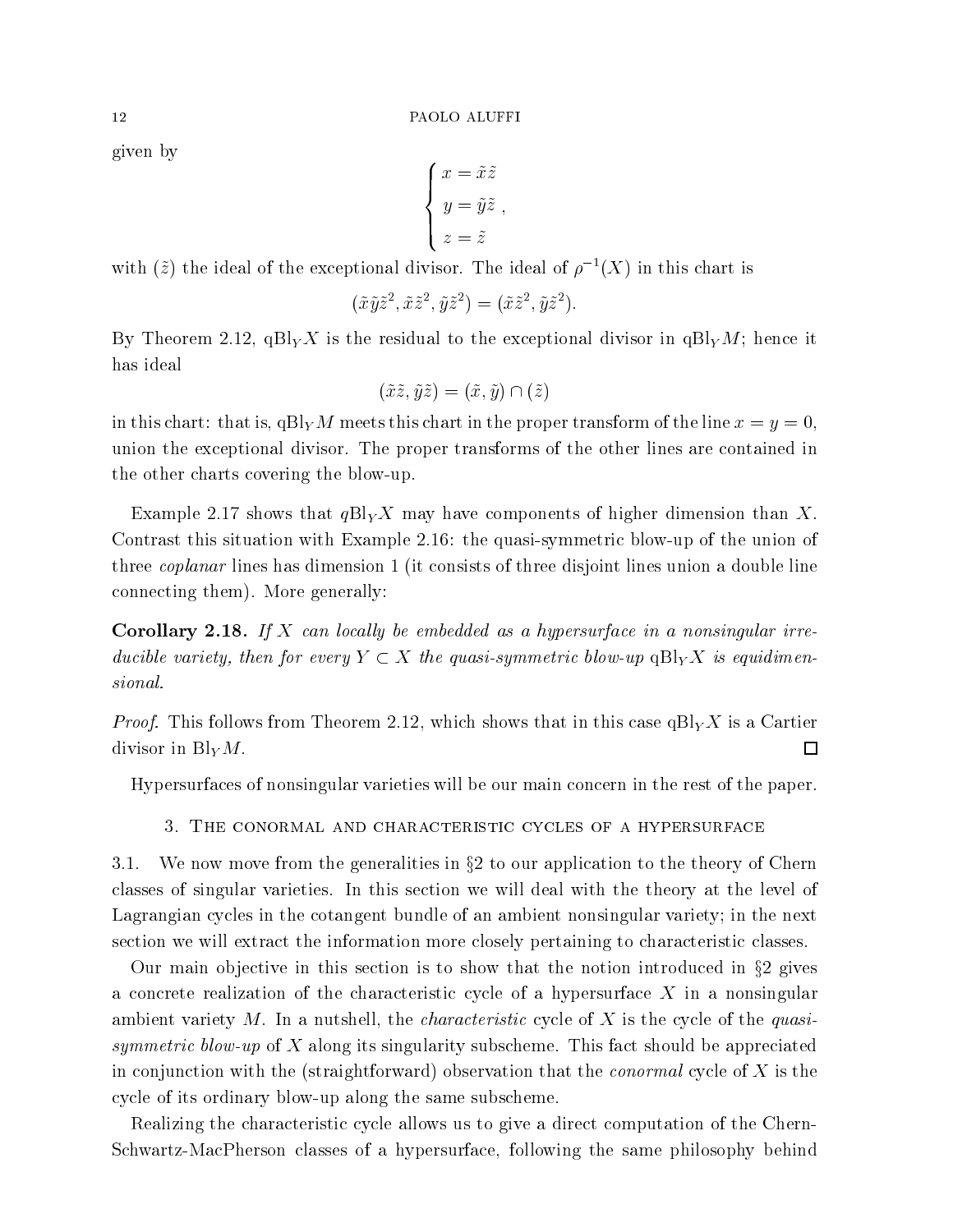other characteristic classes (specifically the classes introduced in [FJ80] and [Ful84], Example 4.2.6). This requires a certain care in handling the appropriate tautological line bundles; we work this out in  $\S 4$ .

After the preliminary work done in  $\S2$ , the main result in this section follows easily from the existing literature on characteristic classes for singular hypersurfaces.

In this section we also identify a condition under which the quasi-symmetric blowup needed here equals the symmetric blow-up. In this situation, the Chern-Schwartz-MacPherson class of the hypersurface can be efficiently expressed in terms of the Chern class of a certain coherent sheaf defined on it.

3.2. We work over an algebraically closed field of characteristic 0. Throughout the rest of the paper M will denote a nonsingular irreducible algebraic variety, and X will be the zero-scheme of a nonzero section F of a line bundle  $\mathcal L$  on M; we will say that X is a hypersurface for short. For convenience we will implicitly assume that  $X$  is reduced, although this is not an essential requirement (cf.  $\S 3.12$ ).

The singularity locus of X has an interesting, possibly nonreduced scheme structure. We will denote by Y this *singularity subscheme* of X (see  $\S 3.8$  for the precise definition).

We begin by recalling several well-established notions, for the benefit of the non-expert and in order to establish notation. The informed and impatient reader can safely skip to  $\S 3.6$ .

## 3.3. A constructible function on a variety  $V$  is a finite linear combination

$$
\sum n_W~1\!\!1_W
$$

where the summation ranges over (closed, irreducible) subvarieties  $W \subset V$ ,  $n_W \in \mathbb{Z}$ , and  $\mathbb{1}_W$  denotes the function that is the constant 1 on W, and 0 outside of W. We denote by C(V) is group of constructions on  $\mathbb{R}^n$  . If  $\mathbb{R}^n$  ,  $\mathbb{R}^n$  is a proper map of  $\mathbb{R}^n$  is a proper map, and pushed for  $\alpha$  ,  $\alpha$  ,  $\alpha$  ,  $\alpha$  ,  $\alpha$  ,  $\alpha$  is defined by setting, for  $\alpha$  and  $\alpha$  and  $\alpha$  and  $\alpha$  $p \in V_2$ ,

$$
C(f)(1\mathbf{1}_W)(p) = \chi(f^{-1}(p) \cap W),
$$

and extending by linearity. Here  $\chi$  denotes the topological Euler characteristic when working over  $\mathbb{C}$ ; see [Ken90], §3, for the extension of the theory to arbitrary algebraically closed field of characteristic  $\theta$ .

With this push-forward, the assignment

$$
\mathcal{C}: V \mapsto C(V)
$$

yields a covariant functor from algebraic varieties to abelian groups.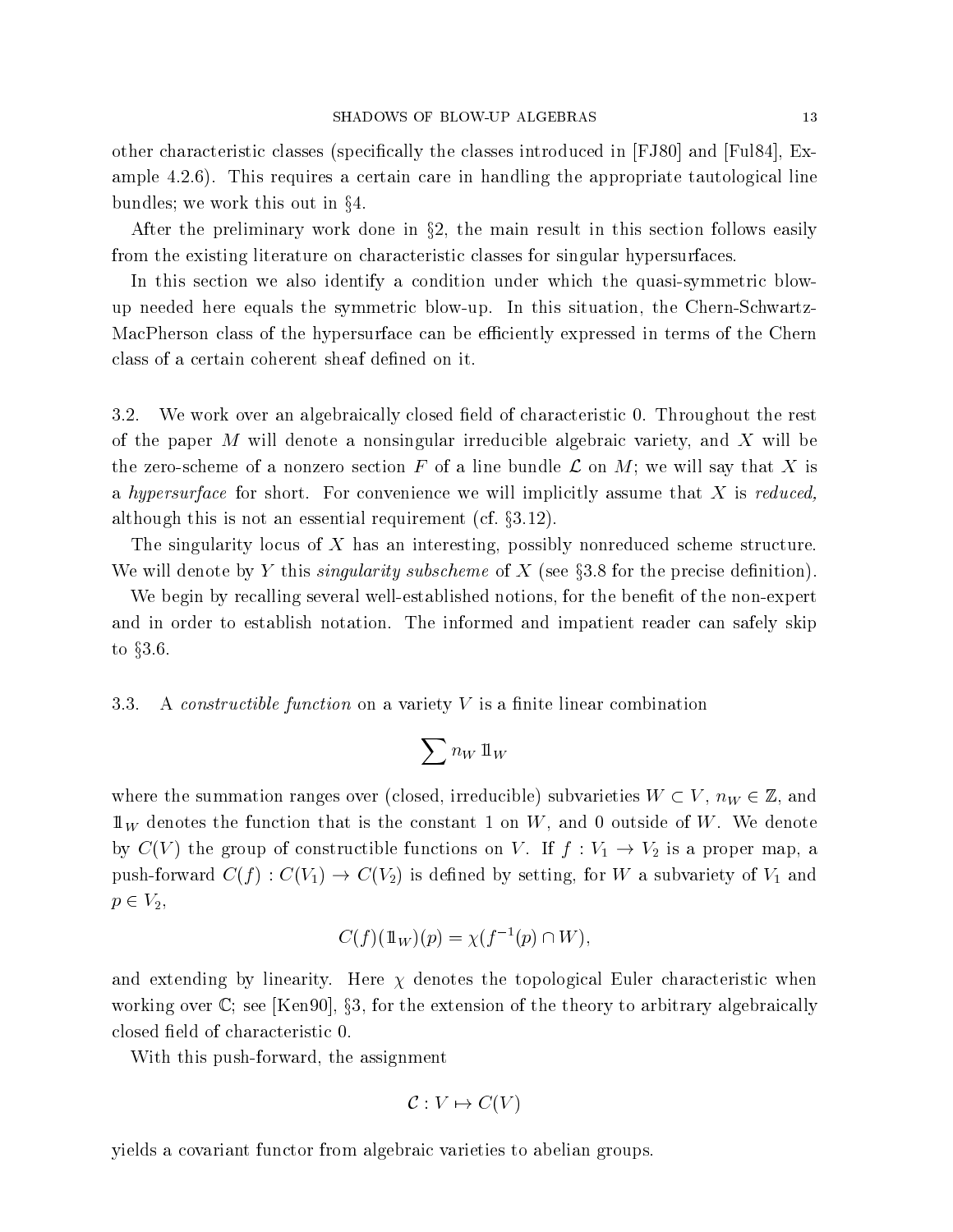3.4. A fundamental result of MacPherson ([Mac74] and [Ken90]) compares this functor to the functor

$$
\mathcal{A}: V \mapsto A(V)
$$

assigning to a variety its Chow group: there exists a natural transformation

$$
c_* \quad : \quad \mathcal{C} \leadsto \mathcal{A}
$$

such that, for  $V$  a *nonsingular* variety, the induced group homomorphism

$$
C(V) \to A(V)
$$

maps  $1\mathbb{I}_V$  to the total Chern class of the tangent bundle of V:

$$
1\!\!1_V \mapsto c(TV) \cap [V].
$$

For arbitrarily singular  $V$ , one may then define a (total) 'Chern class' in the Chow group of  $V$ , by setting

$$
c_{\mathrm{SM}}(V):=c_*(1\hskip-3.5pt1_V);
$$

thus  $c_{\text{SM}}(V) = c(TV) \cap [V]$  if V is nonsingular. Brasselet and Schwartz later discovered that this class defined by MacPherson is in fact Alexander dual to a class previously defined by Schwartz ([Sch65a], [Sch65b]; and [BS81]); nowadays,  $c_{SM}(V)$  is commonly named the Chern-Schwartz-MacPherson class of V .

3.5. In MacPherson's approach, the natural transformation  $c_*$  is defined directly by requiring that

$$
c_* (Eu_V) = c_{Ma}(V)
$$

for all varieties V. Here  $c_{\text{Ma}}(V)$  stands for the *Chern-Mather* class of V, and Eu<sub>V</sub> is the *local Euler obstruction*, a measure of the singularities of  $V$ . Both these notions were defined in  $[\text{Mac74}]$ , and have been the subject of intense study since; again we refer the reader to [Ken90] for a very readable treatment and for the extension of the theory to arbitrary algebraically closed fields of characteristic 0.

A different approach to the definition of  $c_*$  emerged in the work of Sabbah ([Sab85], [Ken90], and [PP01], §1). The natural transformation  $c_*$  can be obtained (up to taking a harmless dual) as the composite of two transformations

$$
\mathcal{C} \rightsquigarrow \mathcal{L} \rightsquigarrow \mathcal{A},
$$

where  $\mathcal L$  denotes the functor assigning to a variety V the group  $L(V)$  of Lagrangian cycles over V, with a suitably defined push-forward. If  $V \subset M$  is an embedding of V into a nonsingular variety  $M$ , the Lagrangian cycles over V are the Lagrangian cycles in the restriction  $\mathbb{P}(T^*M)|_V$  of the projectivized cotangent bundle of M. As is well known ([Ken90], Lemma 3), every Lagrangian subvariety over V is in fact the projective conormal space  $\mathbb{P}(T^*_WM)$  of a closed subvariety  $W \subset V$ . Hence  $L(V)$  is the free abelian group on the set of subvarieties of V; the realization of  $L(V)$  as a group of cycles in  $\mathbb{P}(T^*M)|_V$ , for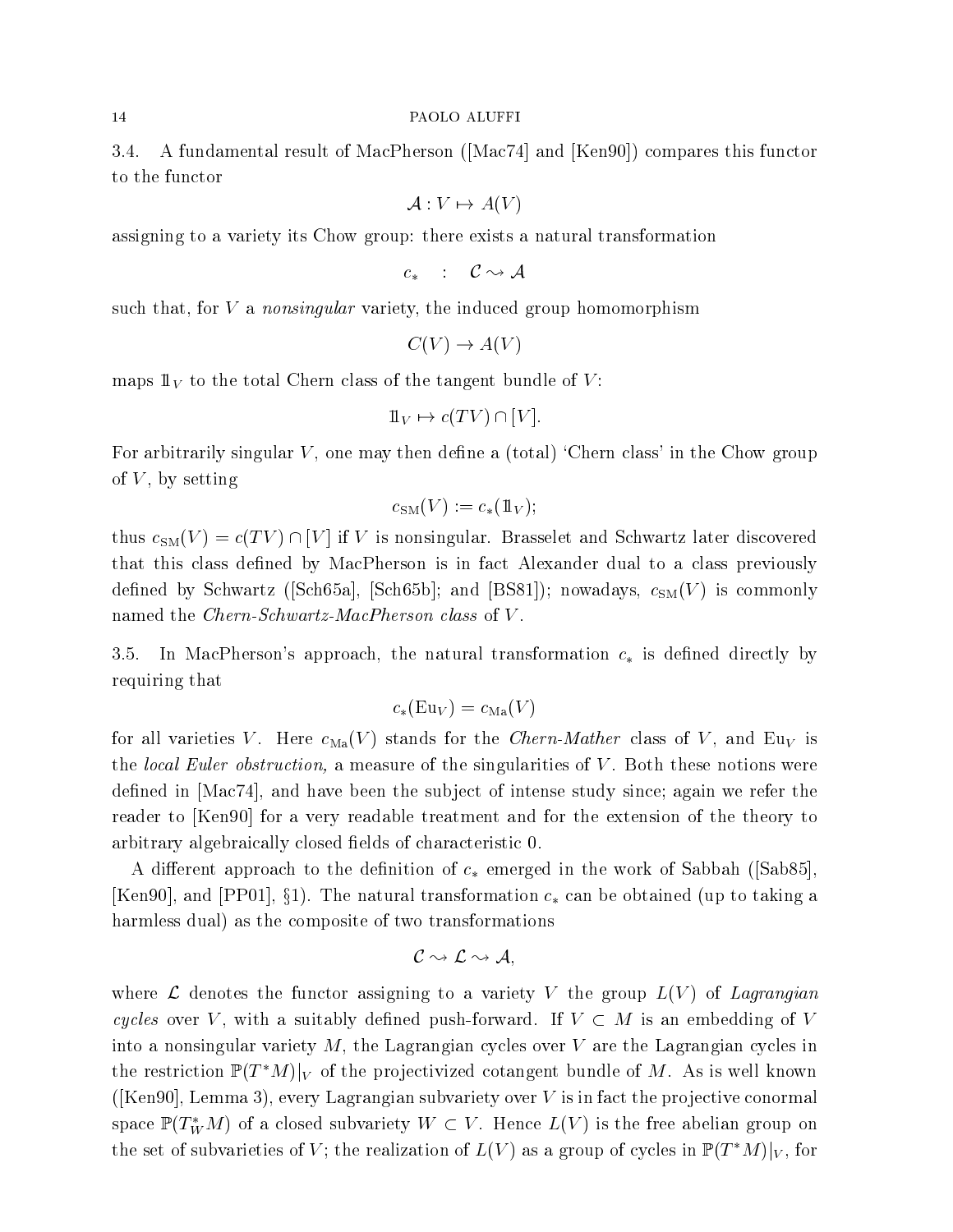some nonsingular M containing  $V$ , yields a good notion of push-forward of elements of  $L(V)$  (see p. 2829-31 in [Ken90] for details).

The second step  $\mathcal{L} \rightsquigarrow \mathcal{A}$  in the above decomposition can be expressed in terms of standard intersection theory, and will be recalled in §4.3. The first step,  $\mathcal{C} \sim \mathcal{L}$ , is considerably subtler. It is determined by the requirement that, for all (closed, irreducible) subvarieties  $W \subset V$ , the local Euler obstruction of W correspond (up to sign) to the *conormal cycle* of  $W$  in  $M$ :

$$
(-1)^{\dim W} \operatorname{Eu}_W \mapsto [\mathbb{P}(T^*_W M)]
$$

For every constructible function  $\varphi \in C(V)$  we obtain then a *characteristic cycle* 

$$
Ch(\varphi) \in L(V).
$$

The cycle Ch( $1\mathbb{1}_V$ ) (realized as above, that is, in terms of an embedding  $V \subset M$ ) is called the *characteristic cycle of*  $V$  (in  $M$ ).

3.6. Summarizing, there are two important cycles associated to a variety  $V$  in the projectivized cotangent bundle  $\mathbb{P}(T | M) = \text{Proj}(\text{Sym}_M((\Omega_M^T)^{\perp}))$  (here and elsewhere, a denotes `dual' in the ordinary sense of locally free sheaves, as in [Har77], p. 123) of any nonsingular variety  $M$  in which  $V$  is embedded:

- the conormal cycle  $[\mathbb{P}(T^*_{V}M)]$ , corresponding (up to sign) to the local Euler obstruction of  $V$ , and to the Chern-Mather class of  $V$ ; and
- the characteristic cycle  $Ch(V)$  of V, likewise corresponding to the constant function  $1\!\!1_V$  and to the Chern-Schwartz-MacPherson class of V.

Explicitly realizing  $Ch(V)$  from the definition' requires finding subvarieties W of V and integers  $e_W$  such that  $1\!\!1_V = \sum_W e_W \, \text{Eu}_W$ . This information is extremely subtle. 'Index formulas' (cf. [BDK81]) provide an approach to extracting this information, but we do not know of any computationally effective method to implement such formulas.

Our goal here is the construction of a scheme whose cycle is the characteristic cycle of a hypersurface X of a nonsingular variety  $M$ . In principle this construction can be performed by symbolic computation programs such as Macaulay2. An entirely analogous realization of the conormal cycle is more readily available, and will be recalled in a moment.

The theory recalled above applies to varieties, and in particular requires  $V$  to be *reduced*. Because of this, we will assume that our hypersurfaces are reduced in what follows (but see 3.12 below).

3.7. According to the framework recalled above, the conormal and characteristic cycles arise as cycles in the (projectivized) cotangent bundle of an ambient nonsingular variety. It is our opinion that these cycles have a right to exist freely, independent of an ambient variety; but we will wait until  $\S 4$  to fully make this point. For the time being we will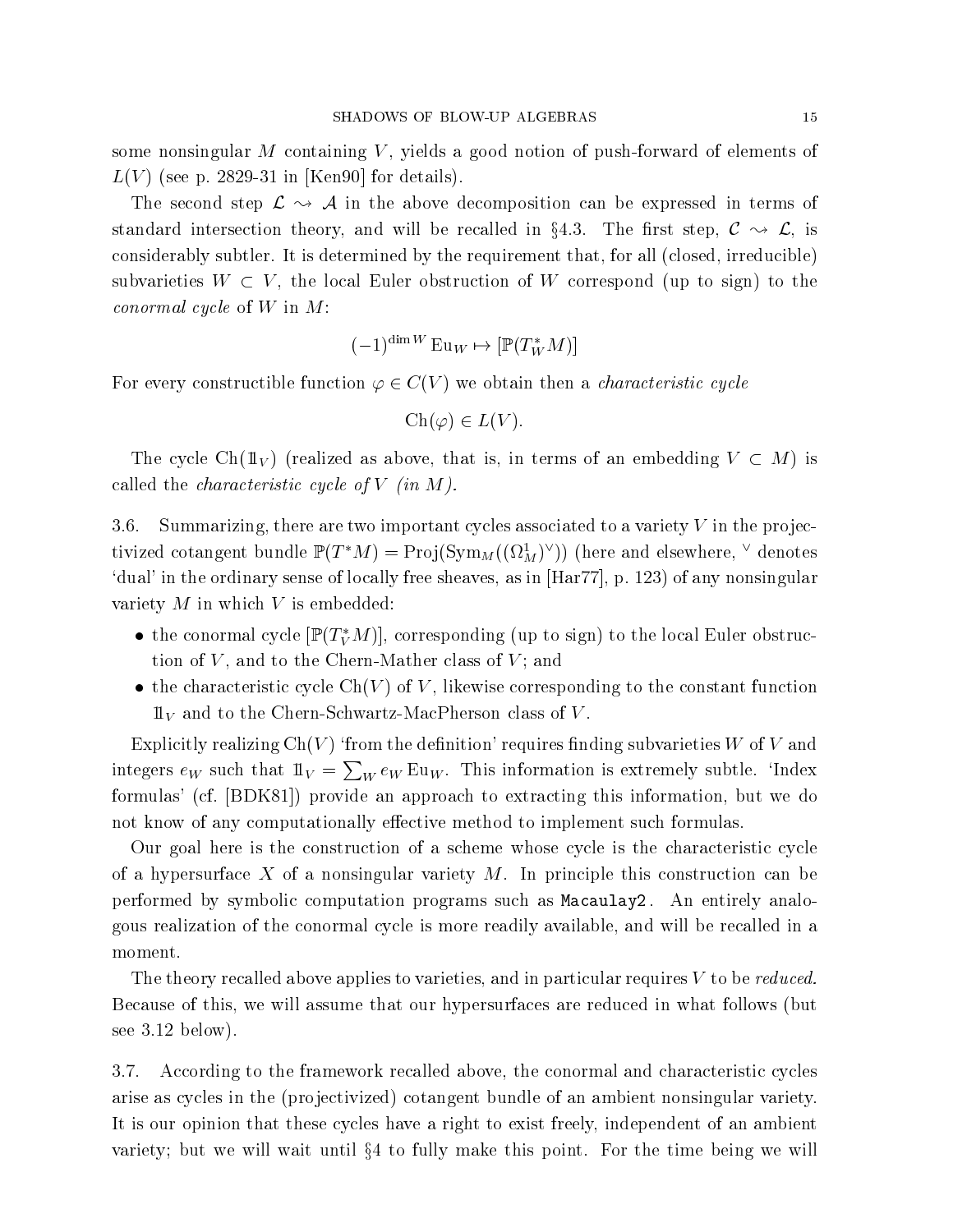house the cycles in the usual place, which amounts to finding an appropriate ambient for the blow-ups considered in  $\S 2$ .

The section F of L defining A determines a section s of the bundle  $P_M^*L$  of principal parts of  $\mathcal{L}$ :

$$
s:{\mathcal O}_M\to {\mathcal P}_M^1{\mathcal L};
$$

(see [EGA], 10.7, for the definition of  $P^*$ ; we recommend the appendix of [Per95] for a thorough but concise treatment). We let Y denote the zero-scheme of s in  $M$ , and we call Y the 'singularity subscheme' of X. Composing s with the projection to  $\mathcal L$  recovers F:

$$
\mathcal{O}_M \xrightarrow{\qquad F} \mathcal{P}_M^1 \mathcal{L} \longrightarrow \mathcal{L} ;
$$

hence s induces a section of  $M_M \otimes L$  on  $\Lambda$ , which is natural to name  $dr$ :

$$
dF: \mathcal{O}_X \longrightarrow (\Omega^1_M \otimes \mathcal{L})|_X;
$$

the subscheme Y is the zero-scheme of  $dF$  on X. It is easily checked that, locally,  $dF$ is given by the partial derivatives of F with respect to a set of local parameters for  $M$ ; hence Y is supported on the singular locus of  $X$ , justifying its name. Locally, we can write (abusing notation):

$$
\mathcal{J}_{Y\!,M}=\left(F,\frac{\partial F}{\partial x_1},\ldots,\frac{\partial F}{\partial x_n}\right)
$$

for the ideal or Y in M. We will write  $(F)$  for the ideal of X in M, as this is given by the vanishing of the section  $F$  of  $\mathcal{L}$ .

Dualizing  $s: \mathcal{O}_M \to \mathcal{P}_M^+ \mathcal{L}$  we get an epimorphism

$$
(\mathcal{P}^1_M\mathcal{L})^\vee \longrightarrow\!\!\!\!\!\rightarrow \mathcal{J}_{Y,M}
$$

and from this, Lemma 2.2, and Theorem 2.9 the epimorphisms

$$
\mathrm{Sym}_{\mathcal{O}_M}((\mathcal{P}_M^1 \mathcal{L})^{\vee}) \longrightarrow \mathrm{Rees}_{\mathcal{O}_M}(\mathcal{J}_{Y,M}) \longrightarrow \mathrm{qSym}_{\mathcal{O}_X}(\mathcal{J}_{Y,X}).
$$

Since  $qSym_{\mathcal{O}_X}(\mathcal{J}_{Y,X})$  is an  $\mathcal{O}_X$ -module, tensoring by  $\mathcal{O}_X$  gives an epimorphism

$$
\mathrm{Sym}_{\mathcal{O}_M}((\mathcal{P}_M^1 \mathcal{L})^{\vee}|_X) \longrightarrow \mathrm{qSym}_{\mathcal{O}_X}(\mathcal{J}_{Y,X}).
$$

Finally, composing with  $L^+ \hookrightarrow (P_M^+L)^+$  gives the zero-map over  $\Lambda$ , showing that there is a surjection

$$
\mathrm{Sym}((\Omega^1_M \otimes \mathcal{L})^{\vee}|_X) \longrightarrow \mathrm{qSym}_{\mathcal{O}_X}(\mathcal{J}_{Y,X}).
$$

Since qSym<sub> $\mathcal{O}_X(\mathcal{J}_{Y,X})$  dominates all quasi-symmetric algebras of  $\mathcal{J}_{Y,X}$ , and in particular</sub> the Rees algebra, this shows (taking Proj) that there are closed embeddings

$$
\mathrm{Bl}_Y X \subset \mathrm{qBl}_Y X \subset \mathrm{Proj}(\mathrm{Sym}(( \Omega^1_M \otimes \mathcal{L})^\vee|_X)) = \mathbb{P}(T^*M \otimes \mathcal{L}|_X) \cong \mathbb{P}(T^*M|_X).
$$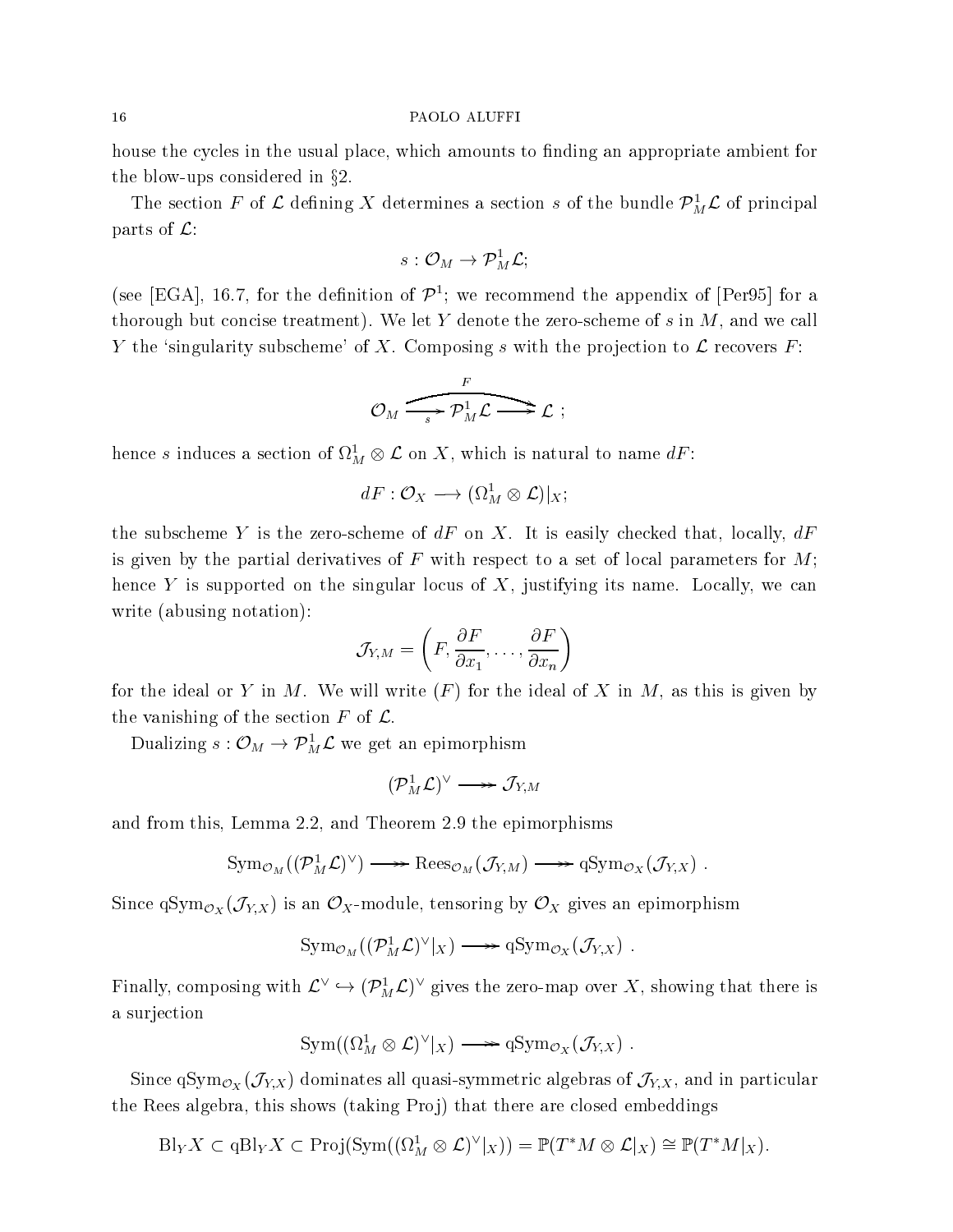3.8. The following statement is only one step away from the definitions, but it is excellent preparation for the main result of the section, Theorem 3.2 below.

**Theorem 3.1.** The conormal cycle  $[\mathbb{P}(T^*_X M)]$  of X in M equals

$$
[\text{Bl}_Y X] = [\text{Proj}(q\text{Sym}_{X \subset X}(\mathcal{J}_{Y,X}))].
$$

*Proof.* Recall that we are assuming that X is reduced. The conormal space  $T_X^*M$  of X in M is the closure in  $T^*M$  of the kernels of the projection

$$
(T^*M)_x \longrightarrow (T^*X)_x \longrightarrow 0
$$

over nonsingular points x of X. In other words, the projectivized conormal space of X is the closure of the image of the section

$$
X^{\text{reg}} \longrightarrow \mathbb{P}(T^*M)|_X = \mathbb{P}(T^*M \otimes \mathcal{L})|_X
$$

induced on the set  $X^{\text{reg}}$  of regular points of X by the section dF determined above. Chasing the morphisms collected above shows that this is precisely how  $\mathrm{Bl}_Y X$  is embedded in  $\mathbb{P}(T^*M|_X)$  over regular points of X. Hence  $\text{Bl}_Y X$  and the projectivized conormal space agree over regular points of  $X$ , and it follows that they agree everywhere, as needed. Finally, recall that the quasi-symmetric algebra corresponding to the identity  $X \nightharpoonup X$ equals the Rees algebra.  $\Box$ 

3.9. The next result is our main application of the construction developed in  $\S 2$ ; it does for the characteristic cycle precisely what Theorem 3.1 does for the conormal cycle.

**Theorem 3.2.** The characteristic cycle  $[Ch(X)]$  of X in M equals

$$
(-1)^{\dim X}[\mathrm{qBl}_Y X] = (-1)^{\dim X}[\mathrm{Proj}(\mathrm{qSym}_{X \subset M}(\mathcal{J}_{Y,X}))].
$$

The annoying sign is due to established (thus unavoidable) conventions, and reflects the fact that the Lagrangian point of view is best suited to build a cotangent theory of characteristic classes.

Modulo the work done in  $\S$ 2, the statement is an easy consequence of results in the literature on characteristic classes for singular varieties.

*Proof.* By Theorem 2.12,  $[qBl<sub>Y</sub>M]$  equals the principal transform of X in Bl<sub>Y</sub>M, so the claim is that the latter computes  $Ch(X)$ , with due attention to the sign. Over  $\mathbb C$ , this statement is Corollary 2.4 in  $[PP01]$ ; for arbitrary algebraically closed fields of characteristic 0, it can be obtained from Claim 2.1 in [Alu00].□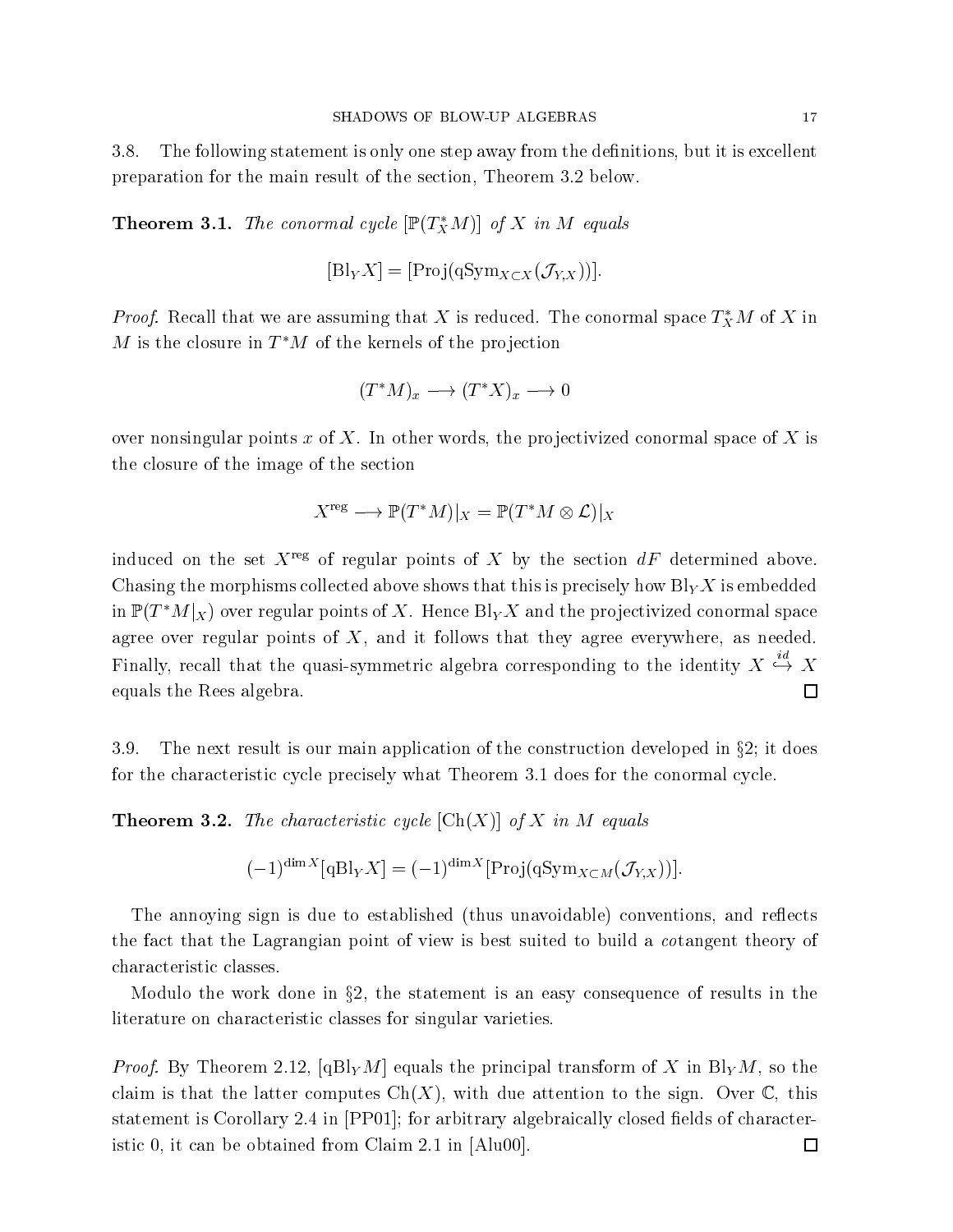3.10. We will now identify a technical condition under which the algebra  $qSym_X(Y)$ is nothing but the symmetric algebra of  $\mathcal{J}_{Y,X}$ . As a consequence of Theorem 3.2, the characteristic cycle of hypersurfaces satisfying this condition is (up to sign) the cycle of the *symmetric* blow-up of their singularity subschemes. This both simplifies matters computationally (since packages such as Macaulay2 have built-in functions for computing symmetric algebras) and is philosphically intriguing: in this case, the characteristic cycle is realized as the 'linear fiber space' (*Linearer Faserraum*, cf.  $[Fix 67]$ ) corresponding to the ideal sheaf  $\mathcal{J}_{Y,X}$ . While the fibers of the characteristic cycle are always linear, we do not know if every characteristic cycle can be realized as a linear fiber space.

As above, F denotes the section of the line bundle  $\mathcal L$  on M whose zero-scheme is the hypersurface X. For the purpose of this discussion, a *homogeneous, degree d differential operator satisfied by F* is a local section of  $\text{Sym}^{\sim}(\mathcal{P}_{M}^{\gamma}\mathcal{L})$  mapping to 0 in  $\mathcal{J}_{Y,M}^{\gamma}$  via the map induced by the surjection  $(\mathcal{P}_{M}^{\ast}\mathcal{L})^{\ast}\to \mathcal{J}_{Y,M}$  whose existence we pointed out in §3.7. In terms of local parameters  $x_1,\ldots,x_n$  on M, this object is nothing but a homogeneous polynomial

$$
P(T_0,\ldots,T_n)
$$

with coefficients (local) functions on  $M$ , such that

$$
P\left(F, \frac{\partial F}{\partial x_1}, \dots, \frac{\partial F}{\partial x_n}\right) \equiv 0;
$$

we will express the condition in this slightly imprecise but more vivid language, leaving to the reader the task of translating it into a global, coordinate-free formulation.

The simplest way to manufacture homogeneous differential operators of degree  $d$  satisfied by  $F$  is as a sum

$$
P = P_0 \cdot T_0 + P_1 \cdot T_1 + \cdots + P_n \cdot T_n,
$$

where the  $P_i$  are homogeneous polynomials of degree  $d-1$  in  $T_0,\ldots,T_n$ , and

$$
P_0 \cdot F + P_1 \cdot \frac{\partial F}{\partial x_1} + \cdots + P_n \cdot \frac{\partial F}{\partial x_n} = 0.
$$

We say that such operators are trivial ly satisfactors are trivial ly satisfactors are the -condition on  $M$  is a satisfactor on  $M$  . softening of this requirement, on operators of sufficiently high degree satisfied by  $F$ .

 $\mathcal{A}$  is a surface  $\mathcal{A}$  in M satisface  $\mathcal{A}$  in M satisface  $\mathcal{A}$ that every free differential operator distribution  $\mathbb{P}$  of degree differential  $\mathbb{P}$  and satisfies  $\mathbb{P}$  and  $\mathbb{P}$ be written as

$$
P = P_0 \cdot T_0 + P_1 \cdot T_1 + \cdots + P_n \cdot T_n,
$$

where the  $P_i$  are homogeneous polynomials of degree  $d-1$  in  $T_0,\ldots,T_n$ , and

$$
P_1 \cdot \frac{\partial F}{\partial x_1} + \dots + P_n \cdot \frac{\partial F}{\partial x_n} \in (F).
$$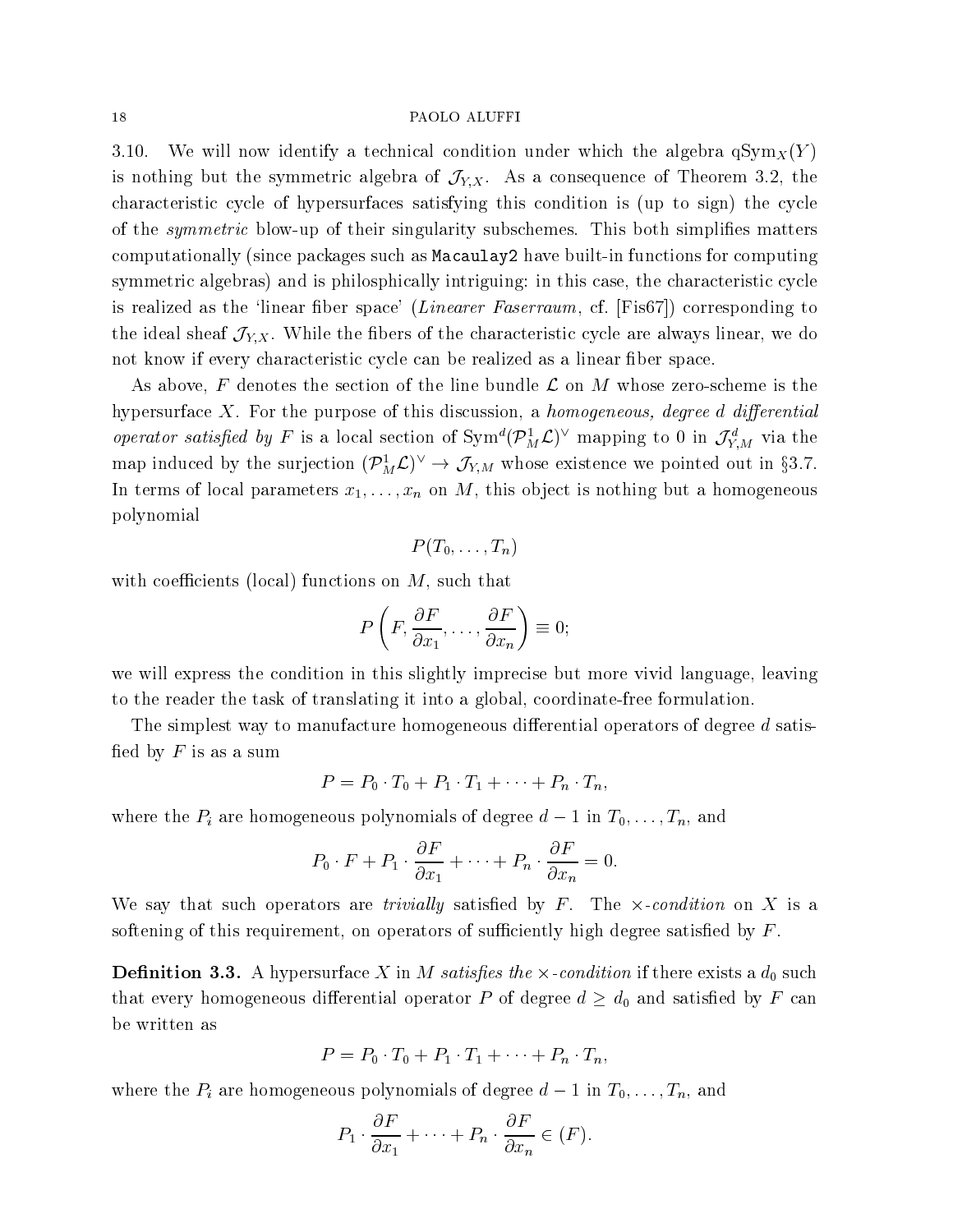Proposition 3.4. A hypersurface X satises the --condition if and only if

$$
\operatorname{Sym}_X^d(Y) \cong \operatorname{qSym}_X^d(Y)
$$

for  $d \gg 0$ .

*Proof.* In the hypersurface case, we can complete the diagram in the proof of Theorem 2.12 so that all rows and columns are exact:

$$
0 \longrightarrow T_0 \cdot \text{Tors}_{d-1} \longrightarrow \text{Tors}_d \longrightarrow \text{Disc}_d \longrightarrow 0
$$
  
\n
$$
0 \longrightarrow T_0 \cdot \text{Sym}^{d-1} \mathcal{J}_{Y,M} \longrightarrow \text{Sym}^d \mathcal{J}_{Y,M} \longrightarrow \text{Sym}^d (\mathcal{J}_{Y,M}/(F)) \longrightarrow 0
$$
  
\n
$$
0 \longrightarrow F \cdot \mathcal{J}_{Y,M}^{d-1} \longrightarrow \mathcal{J}_{Y,M}^d \longrightarrow \mathcal{J}_{Y,M}^d/(F) \mathcal{J}_{Y,M}^{d-1} \longrightarrow 0
$$
  
\n
$$
\downarrow
$$
  
\n
$$
\downarrow
$$
  
\n
$$
\downarrow
$$
  
\n
$$
\downarrow
$$
  
\n
$$
\downarrow
$$
  
\n
$$
\downarrow
$$
  
\n
$$
\downarrow
$$
  
\n
$$
\downarrow
$$
  
\n
$$
\downarrow
$$
  
\n
$$
\downarrow
$$
  
\n
$$
\downarrow
$$
  
\n
$$
\downarrow
$$
  
\n
$$
\downarrow
$$
  
\n
$$
\downarrow
$$
  
\n
$$
\downarrow
$$
  
\n
$$
\downarrow
$$
  
\n
$$
\downarrow
$$
  
\n
$$
\downarrow
$$
  
\n
$$
\downarrow
$$
  
\n
$$
\downarrow
$$
  
\n
$$
\downarrow
$$
  
\n
$$
\downarrow
$$
  
\n
$$
\downarrow
$$
  
\n
$$
\downarrow
$$
  
\n
$$
\downarrow
$$
  
\n
$$
\downarrow
$$
  
\n
$$
\downarrow
$$
  
\n
$$
\downarrow
$$
  
\n
$$
\downarrow
$$
  
\n
$$
\downarrow
$$
  
\n
$$
\downarrow
$$
  
\n
$$
\downarrow
$$
  
\n
$$
\downarrow
$$
  
\n
$$
\downarrow
$$
  
\n
$$
\downarrow
$$
  
\n
$$
\downarrow
$$
  
\n
$$
\downarrow
$$
  
\n
$$
\downarrow
$$
  
\n
$$
\downarrow
$$
  
\n
$$
\downarrow
$$

(the leftmost column is exact as  $F$  is a non-zero-divisor, and it follows that the top row is exact). We have to verify that  $Disc_d = 0$  for  $d \gg 0$  if and only if X satisfies the

Now (cf. for example [Vas94], Chapter 2)  $Tors_d$  can be described as the space of degree-d homogeneous operators satisfied by  $F$ , modulo those trivially satisfied by  $F$ . Hence

$$
\text{Disc}_d = \text{Tors}_d / T_0 \cdot \text{Tors}_{d-1}
$$

is 0 if and only if every degree-d homogeneous operator satisfied by  $F$  is equivalent to a multiple of T0 modulo trivial ones. That is, if and only if and ones, if the second process P of only if the o degree d such that

$$
P\left(F, \frac{\partial F}{\partial x_1}, \dots, \frac{\partial F}{\partial x_n}\right) \equiv 0
$$

there exists a  $Q$ , homogeneous of degree  $d-1$  and such that

$$
P-T_0\cdot Q=P_0\cdot T_0+P_1\cdot T_1+\cdots+P_n\cdot T_n
$$

with

$$
P_0 \cdot F + P_1 \cdot \frac{\partial F}{\partial x_1} + \dots + P_n \cdot \frac{\partial F}{\partial x_n} = 0.
$$

It is straightforward to verify that this latter condition is satisfied for  $d \gg 0$  if and only  $\square$ 

Corollary 3.5. If X satises the --condition, then the characteristic cycle of X in M equals  $(-1)^{dim \Omega}$  [Proj(Sym $\mathcal{O}_X \left( J_{Y,X}\right)$ ].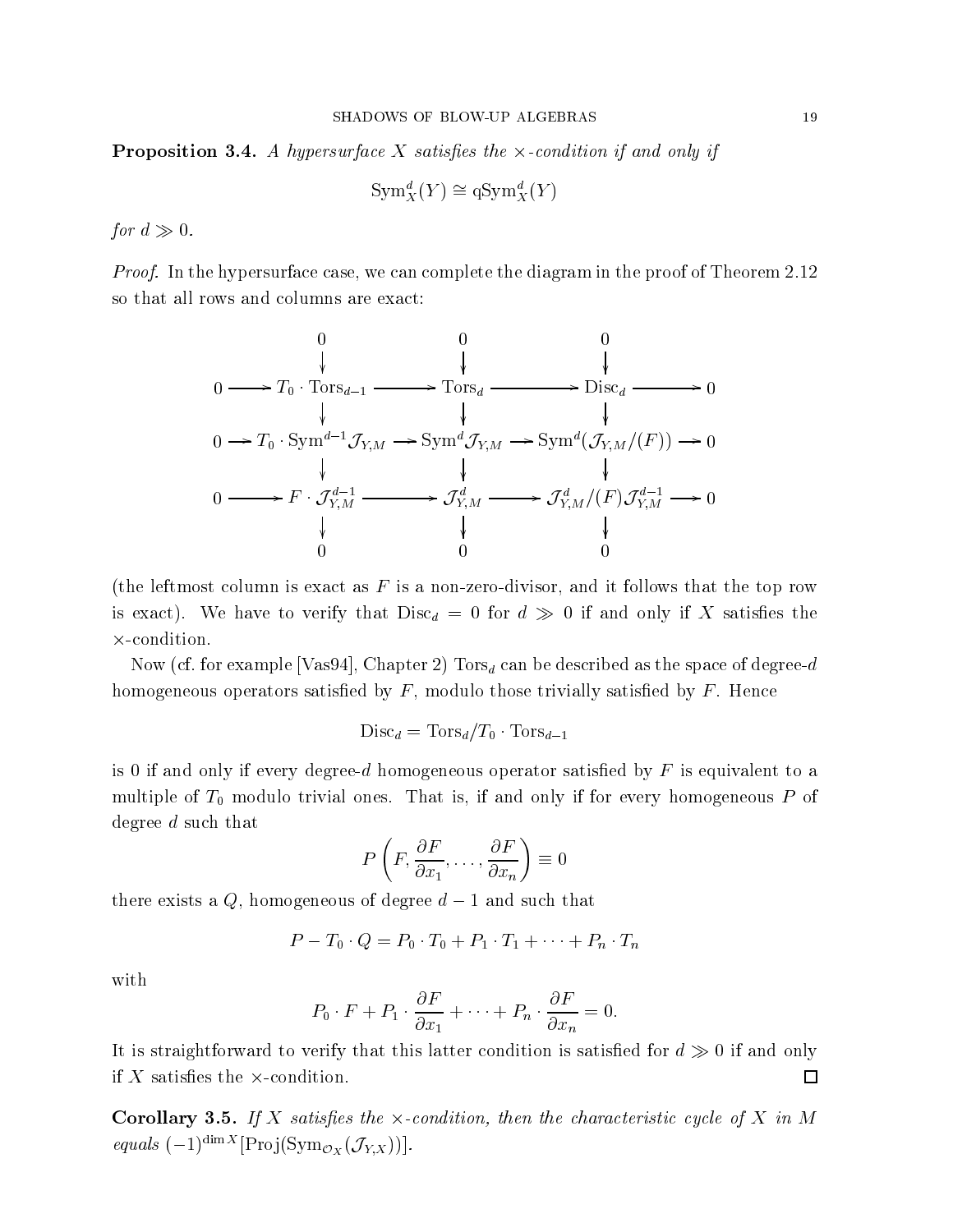Proof. Immediate consequence of Theorem 3.2: if X satises the --condition, then by Proposition 3.4 the algebras  $\text{Sym}_{\mathcal{O}_X}(\mathcal{J}_{Y,X})$  and  $\text{qSym}_{\mathcal{O}_X}(\mathcal{J}_{Y,X})$  are isomorphic in high degree, so they have the same Proj.  $\Box$ 

3.11. The  $\times$ -files. The ' $\times$ ' in  $\times$ -condition has been chosen as it reminds us of the prototypical singularities satisfying it: the conic  $xy = 0$  in the plane is (i) a hypersurface with a nonsingular singularity subscheme; (ii) a hypersurface with quasi-homogeneous isolated singularities; and (iii) a divisor with normal crossing divisor. Each of these classes of hypersurfaces satises the --condition. In fact, as the interested reader may verify, in each of these cases the embedding of the singularity subscheme in the ambient space is 'linear'.

Recall ([Kee93]) that an embedding of schemes  $S \subset T$  is *linear* if the Rees algebra and the symmetric algebra of the ideal of  $S$  in  $T$  are isomorphic; it is weakly linear if the Rees algebra and the symmetric algebra are isomorphic in high degree, that is, if  $Proj(Sym<sub>T</sub>(S))$  is isomorphic to the (Rees) blow-up of T along S. These conditions have been studied extensively, see for example [Mic64], [Hun80], [Val80].

**Proposition 3.6.** Let X be a hypersurface in a nonsingular variety  $M$ , with singularity subscheme Y. If the embedding of Y in M is weakly linear, then X satisfies the  $\times$ condition.

*Proof.* With the notation in the proof of Proposition 3.4, the embedding of Y in M is weakly linear if and only if  $Tors_d = 0$  for  $d \gg 0$ . This implies  $Disc_d = 0$  for  $d \gg 0$ , which  $\Box$ is equivalent to the --condition, as observed in that proof.

For example, this implies immediately the --condition for the rst case listed above: if Y is nonsingular, then its embedding in M is regular, hence linear, hence weaklylinear. However, we should remind the reader that the requirement that the singularity subscheme of a hypersurface be nonsingular is very strong; substantially stronger, for example, than the requirement that the singularity *locus* be nonsingular. Some constraints on this situation are studied in  $[Alu95], \S3.$  Hypersurfaces whose singularity subscheme is nonsingular are in particular nice in the sense of [AB03].

*Example* 3.7. The plane curve  $x^4 + x^3y^2 + y^6 = 0$  has an isolated singularity at the origin; the embedding of its singularity subscheme in the plane is not linear.

This is checked by explicit calculations, which we performed with Macaulay2.

-condition is that if the shown that if the modelling the state of the state that  $\eta$  if the state  $\eta$  $x$  to a stratum in a Whitney stratification of  $X$  extends to fiberwise linear functions on  $\mathcal{P}_M^1\mathcal{O}(X)$ , tangent to nearby 'level hypersurfaces'. In this sense, the ×-condition may be viewed asa strong regularity requirement on extensions of tangent vectors near strata of a Whitney stratification of  $X$ . It is known that tangent vectors to strata of a Whitney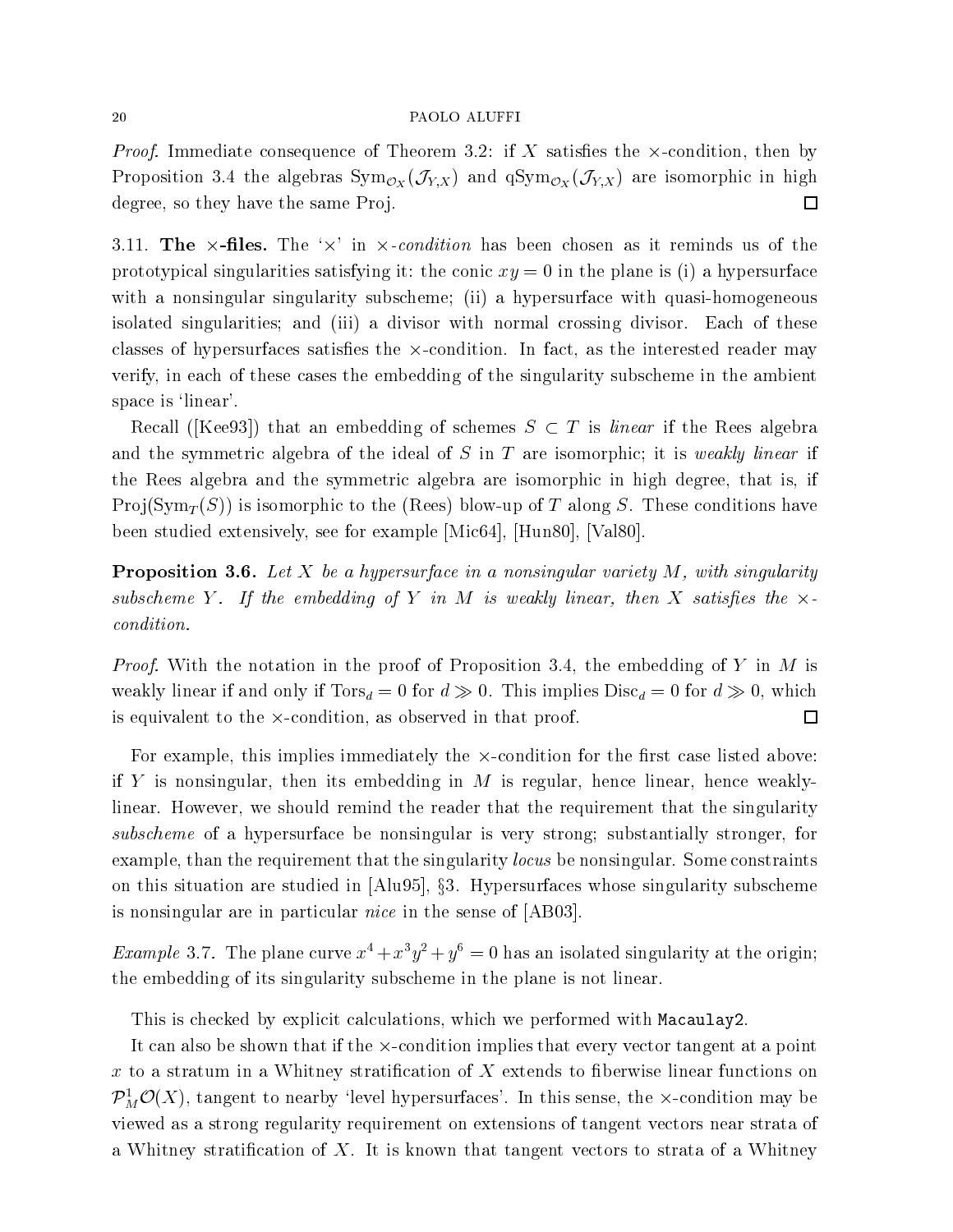stratification of  $X$  are suitably 'close' to the tangent spaces of nearby level hypersurfaces (the so-called  $w_f$ -condition of Thom). This suggests that the techniques in [Par93] or [BMM94] may be apt to characterizing hypersurfaces satisfying the --condition.

3.12. For simplicity we have assumed that the hypersurface  $X$  is reduced in the preceding subsections. It should be noted, however, that the quasi-symmetric blow-up is defined, and determines a cycle in  $\mathbb{P}(T^*M)$ , regardless of whether X is reduced or not. The arguments given above can be traced in this case, and show that this cycle is nothing but the characteristic cycle of the support  $X_{\text{red}}$ . This rather remarkable fact implies that simply setting  $c_{SM}(X) := c_{SM}(X_{\text{red}})$  leads to a consistent theory of Chern-Schwartz-MacPherson classes, at least when  $X$  is a hypersurface.

We leave the details to the interested reader (cf.  $\S 2.1$  in  $\text{[Alu99a]}$ ).

## 4. Shadows of blow-up algebras

4.1. Theorems 3.1 and 3.2 give intrinsic constructions of the two key cycles associated with X. We would like to deal with the corresponding schemes  $B\vert_{Y}X$ , q $B\vert_{Y}X$  as standalone entities, and determine precisely what type of information they carry in relation with the ambient nonsingular variety  $M$ .

With this in mind, we first discuss the transformation  $\mathcal{L} \rightarrow \mathcal{A}$  mentioned in §3.5, which produces the Chern-Mather, resp. Chern-Schwartz-MacPherson classes from the conormal, resp. characteristic cycle; then we separate the r^ole of the ambient variety in this computation from that of the blow-ups themselves, and find that the blow-ups carry 'normal data' regarding the embedding  $X \subset M$ . This point of view unifies the computation of the Chern-Mather and Chern-Schwartz-MacPherson classes with the approach yielding the classes defined by Fulton and Fulton-Johnson ([Ful84], [FJ80], and cf.  $\S 4.6$  below).

4.2. If  $\mathcal E$  is a locally free sheaf of rank  $e + 1$  on a scheme S, there is a precise structure theorem for the Chow group of the projective bundle

$$
\mathbb{P}(\mathcal{E}) := \text{Proj}(\text{Sym}\mathcal{E}^{\vee}) \xrightarrow{\epsilon} S
$$

([Ful84], §3.3): every class  $C \in A_r \mathbb{P}(\mathcal{E})$  can be written uniquely as

$$
C=\sum_{j=0}^e c_1(\mathcal{O}(1))^j\cap \epsilon^*(C_{r-e+j})
$$

where  $\mathcal{O}(1)$  denotes the tautological line bundle on  $\mathbb{P}(\mathcal{E})$ , and  $C_{r-e+j} \in A_{r-e+j}S$ .

Therefore, knowledge of C is equivalent to knowledge of the collection of  $e + 1$  classes  $C_{r-e},\ldots,C_r$  on S.

**Definition 4.1.** We say that the class  $C_{r-e} + \cdots + C_r \in AS$  is the shadow of the class C.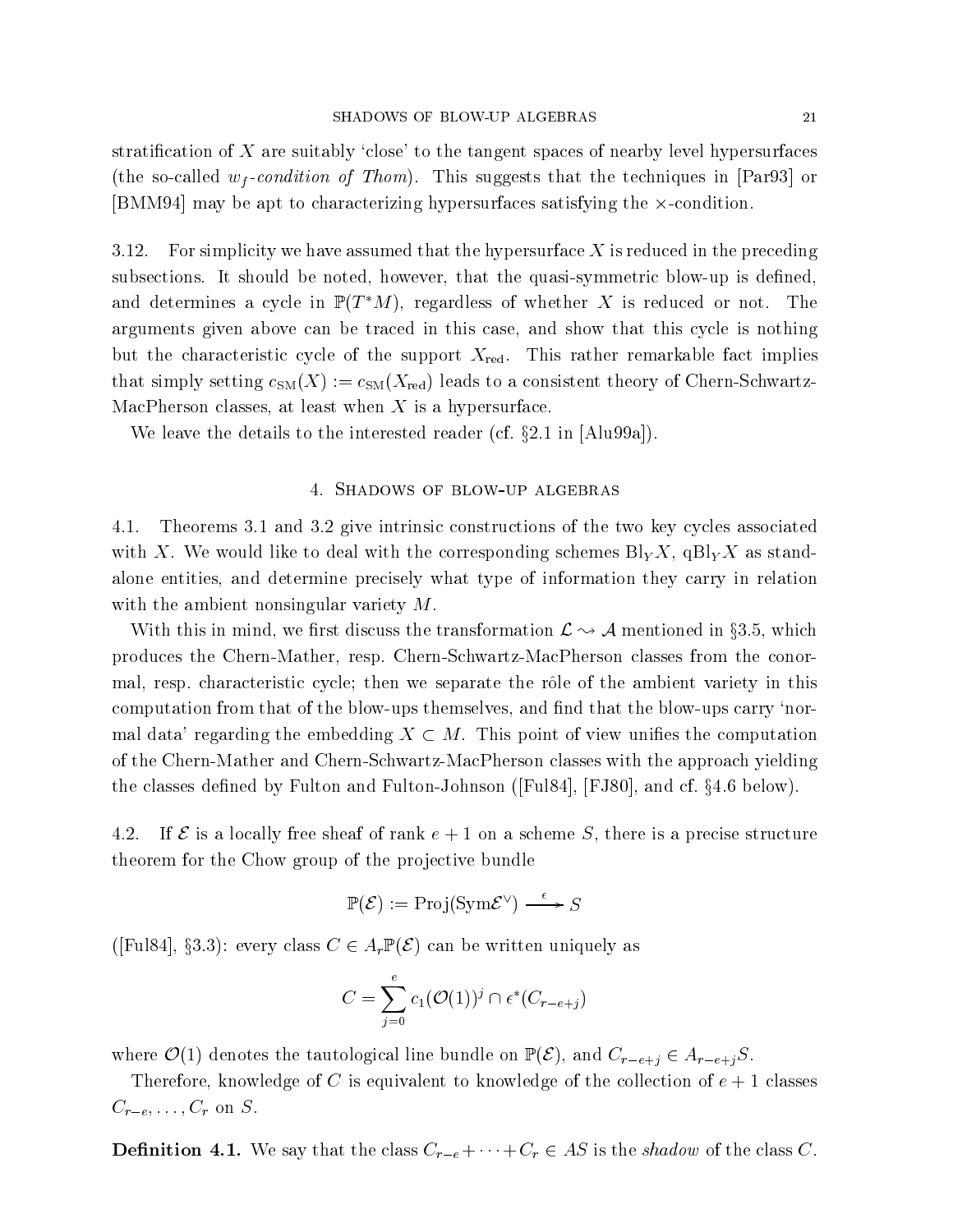As its real world namesake, the shadow neglects some of the information carried by the object that casts it. For example,  $c_1(\mathcal{O}(1))^\circ$  ·  $|\mathbb{F}(\mathcal{L})|$  has shadow  $|\mathcal{S}|$  for all  $j=0,\ldots,e.$ However, a pure-dimensional class C can be reconstructed from its shadow if its dimension is known, as follows immediately from the structure theorem recalled above.

It will be convenient to have a direct way to obtain the shadow of a given class.

**Lemma 4.2.** The shadow of  $C$  is the class

$$
c(\mathcal{E}) \cap \epsilon_* \left( c(\mathcal{O}(-1))^{-1} \cap C \right)
$$

*Proof.* Writing  $C$  as above, we have

$$
c(\mathcal{E}) \cap \epsilon_* \left( c(\mathcal{O}(-1))^{-1} \cap C \right) = c(\mathcal{E}) \cap \epsilon_* \left( c(\mathcal{O}(-1))^{-1} \cap \sum_{j=0}^e c_1(\mathcal{O}(1))^j \cap \epsilon^*(C_{r-e+j}) \right)
$$
  
= 
$$
\sum_{j=0}^e c(\mathcal{E}) \cap \epsilon_* \left( \sum_{k \ge j} c_1(\mathcal{O}(1))^k \cap \epsilon^*(C_{r-e+j}) \right).
$$

Since  $c_1(\mathcal{O}(1))$  if  $\alpha = 0$  for  $0 \leq k \leq e$  and any  $\alpha \in A_*$ , this says

$$
c(\mathcal{E}) \cap \epsilon_* \left( c(\mathcal{O}(-1))^{-1} \cap C \right) = \sum_{j=0}^e c(\mathcal{E}) \cap \epsilon_* \left( c(\mathcal{O}(-1))^{-1} \cap \epsilon^*(C_{r-e+j}) \right).
$$

Finally, this equals  $\sum_{i=0}^{e} C_{r-e+j}$  by [Ful84], Example 3.3.3.

4.3. As recalled in  $\S 3.5$ , MacPherson's natural transformation  $c_*$  can be expressed by a two-step procedure:  $(C \leadsto C)$  taking the characteristic cycle  $Ch(\varphi)$  of a constructibile function  $\varphi$ , and  $(\mathcal{L} \leadsto \mathcal{A})$  extracting a rational equivalence class from the characteristic cycle. As the natural habitat of Lagrangian cycles is the projectivized *cotangent* bundle  $\mathbb{P}(T^*M)$ , we find it convenient to arrange things so as to obtain a class  $\check{c}_*(\varphi)$  differing from  $c_*(\varphi)$  by the sign of the components of odd dimension:

$$
\{\check{c}_*(\varphi)\}_r = (-1)^r \{c_*(\varphi)\}_r
$$

in dimension r. For example,

$$
\check{c}_*(1\!\!1_M) = (-1)^{\dim M} c(T^*M) \cap [M]
$$

for the nonsingular ambient M.

**Lemma 4.3.** The class  $\check{c}_*(\varphi)$  is the shadow of the characteristic cycle  $Ch(\varphi)$ .

*Proof.* This is formula (12) on p. 67 of [PP01], filtered through Lemma 4.2. As observed in [PP01], this is in agreement with [Mac74].  $\Box$ 

The statement of Lemma 4.3, while implicit in the existing literature, is mysteriously absent in this explicit form relating the transformation  $\mathcal{L} \rightarrow \mathcal{A}$  to the structure theorem of the Chow group of projective bundles. This interpretation streamlines the proof that  $\mathcal{L} \rightarrow$ 

 $\Box$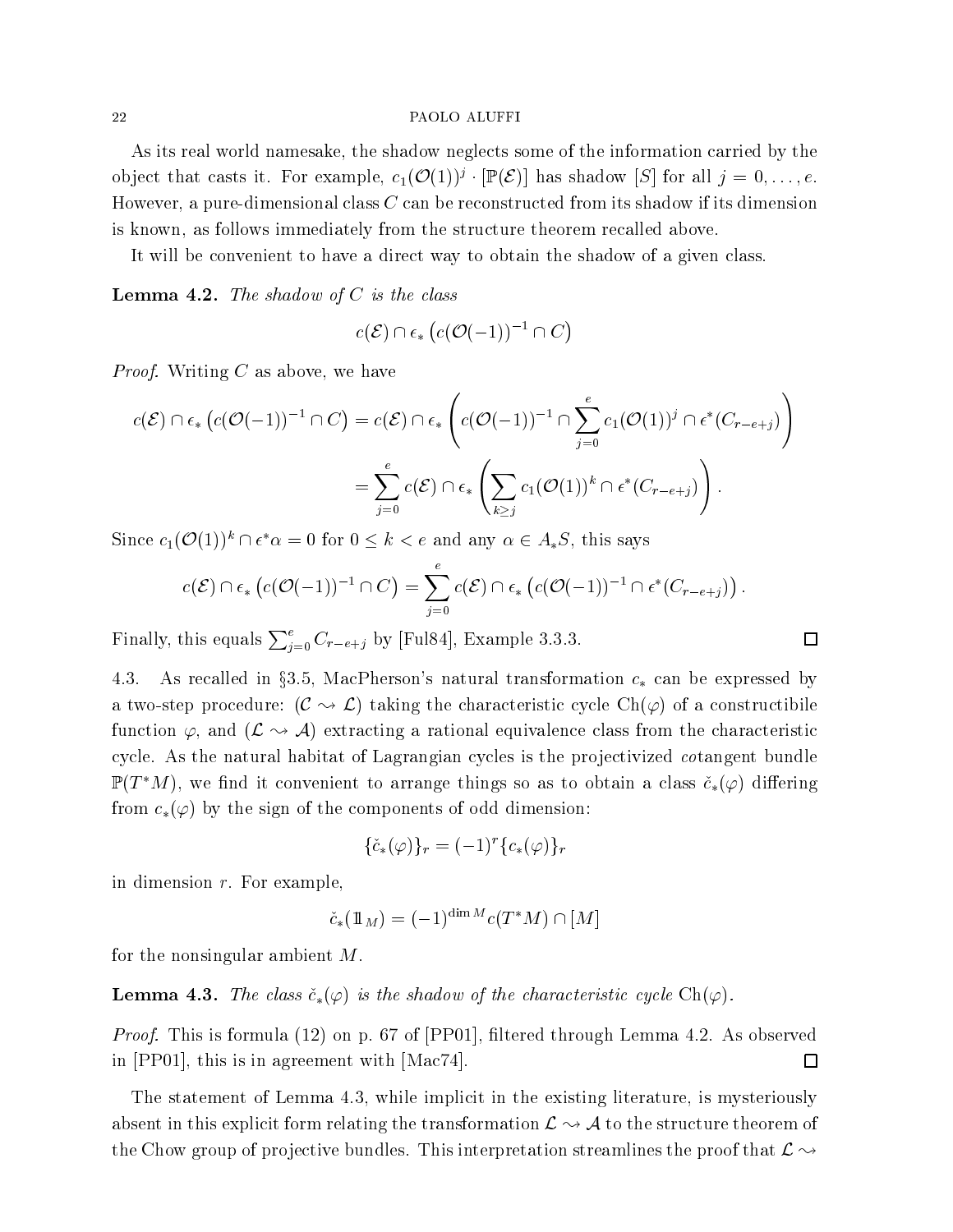$A$  is a natural transformation; Schürmann has independently made the same observation  $[Sch01b]$ .

4.4. We are ready to justify the title of this article. Denote by  $\check{c}_{\text{Ma}}(X)$ ,  $\check{c}_{\text{SM}}(X)$  resp. the classes obtained by changing the sign of the components of odd dimension in  $c_{\text{Ma}}(X)$ ,  $c_{\text{SM}}(X).$ 

**Theorem 4.4.** Let X be a hypersurface of a nonsingular variety  $M$ , and let Y be its singularity subscheme. Then

- the shadow of  $|\text{BlyA}|\$  is  $(-1)^{m+n}c_{\text{Ma}}(A)$ ;
- the shadow of  $|qB1_YA|$  is  $(-1)^{\dim X}c_{SM}(A)$ .

Proof. This now follows from Theorems 3.1 and 3.2, and Lemma 4.3.

4.5. The next step in our program consists of carefully distinguishing the rôle of the ambient space and of the blow-ups in the statement of Theorem 4.4. There is an interesting twist to this story, which highlights the need for a subtle change of perspective.

We have so far focused on the ideal  $\mathcal{J}_{Y,X}$  as the most natural source of information concerning the singularities of X; and indeed we have defined our main notions in  $\S2$ starting from the data of an ideal sheaf in  $\mathcal{O}_X$ . We are now going to shift the attention to a different coherent sheaf, defined for any subscheme  $X$  of a nonsingular variety  $M$ ; it will be easy to relate this sheaf to  $\mathcal{J}_{Y,X}$  when X is a hypersurface, and this will naturally extend quasi-symmetric blow-up algebras to this coherent sheaf. To summarize what we will find, this new algebras agree locally with the algebras obtained for  $\mathcal{J}_{Y,X}$ ; in fact, their Proj will be isomorphic as schemes to the quasi-symmetric blow-ups of  $\mathcal{J}_{Y,X}$ . But the algebras carry more information than the schemes: the grading determines a line bundle on the blow-ups, and this information will turn out to be essential.

The new blow-up algebras will thus determine a Segre-class type of invariant, and we will show that using this invariant yields the Mather and Schwartz-MacPherson classes in essentially the same way as ordinary Segre classes of coherent sheaves, resp. of cones lead to Fulton-Johnson, resp. Fulton classes.

4.6. Here is a quick reminder concerning these latter two classes, in order to clarify the context underlining our motivation.

If Z is any scheme embedded in a nonsingular variety M (of dimension  $\geq \dim Z$  for convenience), there are several ways to obtain `normal data' relating to the embedding. For example, such data is carried by the conormal sheaf NZ,  $\mathcal{L}_{M}$  and  $\mathcal{L}_{M}$  =  $\mathcal{L}_{M}$ ; be effectively encoded in the *Segre class* of this coherent sheaf, defined by

$$
s(\mathcal{N}_Z M) := p_* \sum c(\mathcal{O}(1))^i \cap [\mathrm{Proj}(\mathrm{Sym}_{\mathcal{O}_Z}(\mathcal{N}_Z M))]
$$

where  $p$  is the structure morphism on Proj.

 $\Box$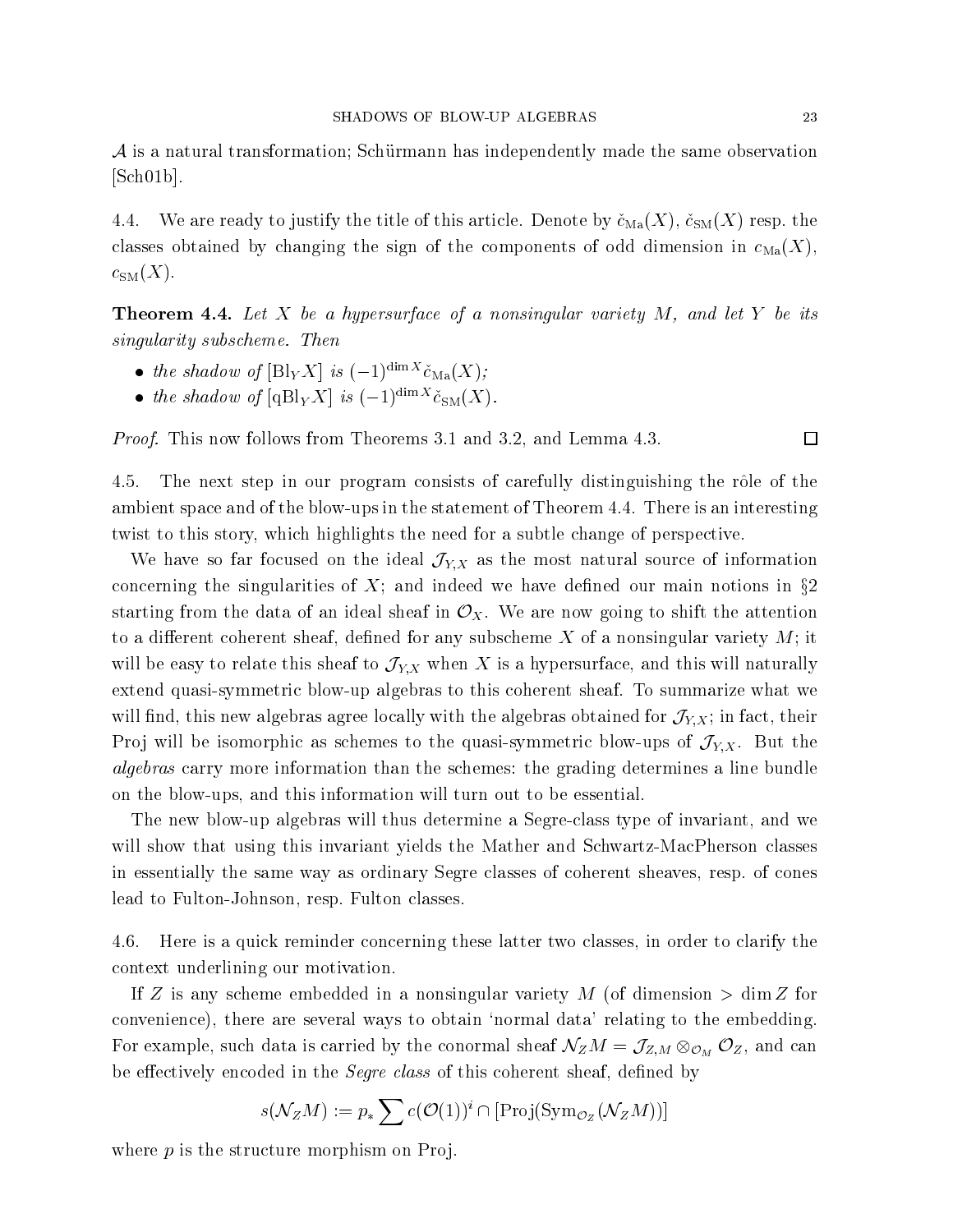**Definition 4.5.** The *Fulton-Johnson* class of  $Z$  is the class

 $c(TM) \cap s(\mathcal{N}_Z M)$ 

in the Chow group of Z.

It can be shown that this class is independent of the ambient variety  $M$ , and agrees with the total Chern class of the tangent bundle of Z when Z is nonsingular (cf. [FJ80] or [Ful84], Example 4.2.6 (c)).

A different way to access normal data amounts to taking a Rees point of view rather than a Sym point of view. Replacing

$$
\mathrm{Sym}_{\mathcal{O}_Z}(\mathcal{N}_Z M)=\mathrm{Sym}_{\mathcal{O}_M}(\mathcal{J}_{Z,M})\otimes_{\mathcal{O}_M}\mathcal{O}_Z
$$

by

$$
\mathrm{Rees}_{\mathcal{O}_M}(\mathcal{J}_{Z,M})\otimes_{\mathcal{O}_M}\mathcal{O}_Z
$$

defines the *normal cone* of  $Z$  in  $M$ , whose Segre class (again defined by pushing forward powers of the first Chern class of  $\mathcal{O}(1)$  is properly called the *Segre class of* Z in M,  $s(Z,M)$ .

Applying the same principle as above leads to the following notion.

**Definition 4.6.** The *Fulton* class of  $Z$  is the class

 $c(TM) \cap s(Z,M)$ 

in the Chow group of Z.

Again, it can be shown that this class is independent of the ambient nonsingular variety  $M$  (cf. [Ful84], Example 4.2.6), and agrees with the total Chern class of the tangent bundle of Z when Z is nonsingular.

The formulas in Definitions 4.5 and 4.6 should be compared with the formulas for the Chern-Mather and Chern-Schwartz-MacPherson classes that we will obtain in Theorem 4.9.

4.7. How else can one extract normal data from an embedding  $Z \subset M$  of a scheme in a nonsingular variety? Again we assume that dim  $M > \dim Z$ . There is a surjection

$$
\Omega^1_M|_Z \longrightarrow \Omega^1_Z \longrightarrow 0,
$$

from which we obtain the exact sequence

$$
0 \longrightarrow \mathcal{H}om(\Omega^1_Z, \mathcal{O}_Z) \longrightarrow \mathcal{H}om(\Omega^1_M|_Z, \mathcal{O}_Z) \longrightarrow \mathcal{T}_ZM \longrightarrow 0,
$$

defining the coherent sheaf  $\mathcal{T}_Z M$  on Z. If Z is nonsingular then  $\mathcal{T}_Z M$  is locally free, and in fact it is the sheaf of sections of the normal bundle of  $Z$  in  $M$ .

Now our idea consists of following the same guiding principle which rules in  $\S 4.6$ , but employing Segre classes obtained from quasi-symmetric algebras associated with  $\mathcal{T}_Z M$ .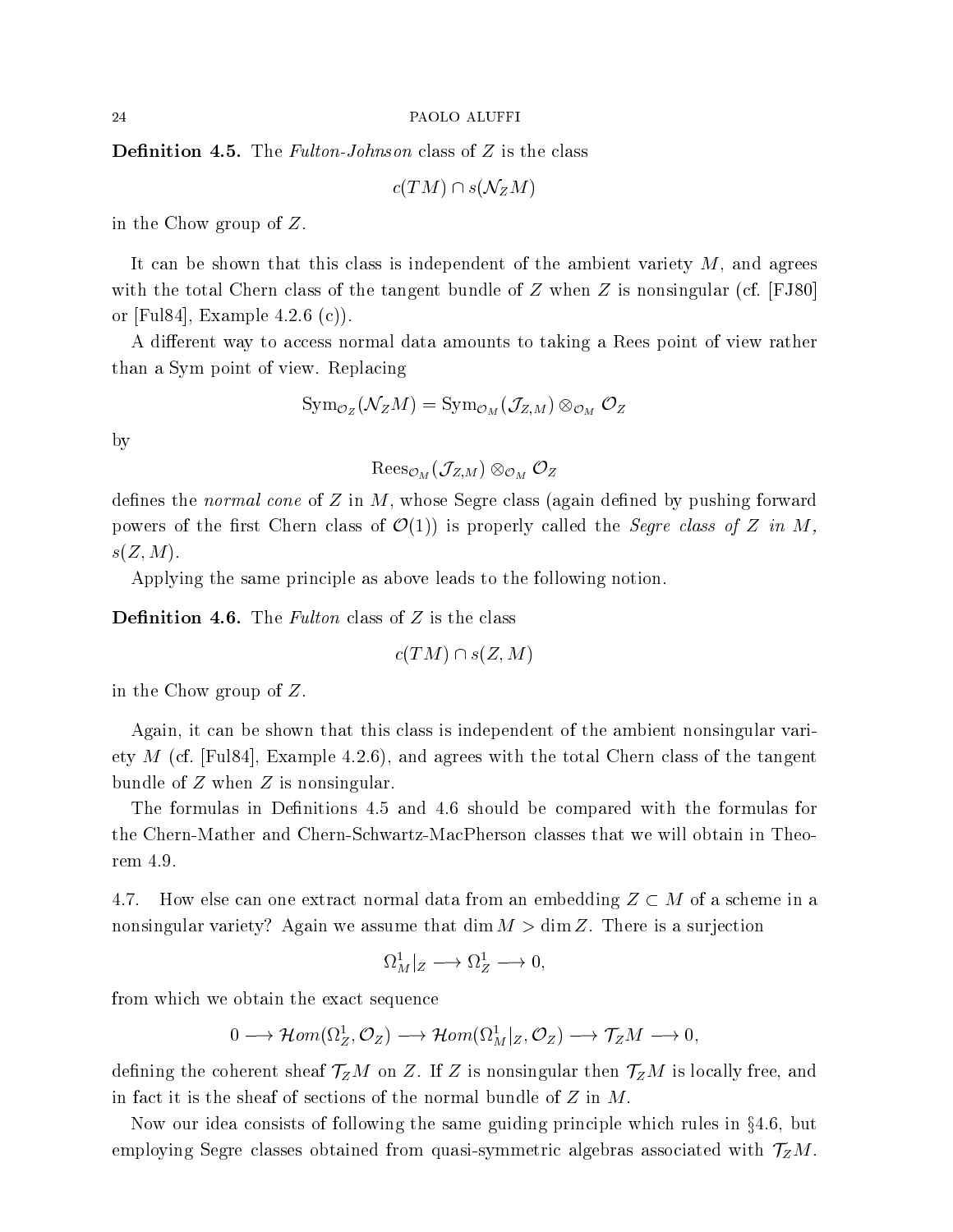As things stand now, we only have defined such objects for ideals, and this limits the scope of our aim. However, in the case we have considered in  $\S$ 3 and in Theorem 4.4 the day is saved by a special form taken by  $\mathcal{T}_Z M$ .

**Lemma 4.7.** If  $Z = X$  is a hypersurface in a nonsingular variety M, with line bundle  $\mathcal{L}$ and singularity subscriptions of  $\mathcal{A}$  ,  $\mathcal{A}$  ,  $\mathcal{A}$  ,  $\mathcal{A}$  ,  $\mathcal{A}$  ,  $\mathcal{A}$  ,  $\mathcal{A}$ 

*Proof.* Let  $\mathcal{J} = \mathcal{J}_{X,M}$  denote the ideal of X in M. Taking  $\mathcal{H}om(-,\mathcal{O}_X)$  in the exact sequence of differential gives the exact sequence

$$
0 \longrightarrow \mathcal{H}om(\Omega_X^1, \mathcal{O}_X) \longrightarrow \mathcal{H}om(\Omega_M^1|_X, \mathcal{O}_X) \longrightarrow \mathcal{H}om(\mathcal{J}/\mathcal{J}^2, \mathcal{O}_X).
$$

A local computation determines the image of the rightmost map as the subsheaf of  $\mathcal{O}_X$ morphisms  $\mathcal{J}/\mathcal{J}^2 \longrightarrow \mathcal{O}_X$  factoring through  $\mathcal{J}_{Y,X}$ . In other words, if X is a hypersurface in M then

$$
\mathcal{T}_X M=\mathcal{H}om(\mathcal{J}/\mathcal{J}^2,\mathcal{J}_{Y,X})=\mathcal{L}|_X\otimes_{\mathcal{O}_X}\mathcal{J}_{Y,X},
$$

as claimed.

By virtue of Lemma 4.7 we can make sense of quasi-symmetric algebras of  $\mathcal{T}_X M$  if X is a hypersurface in  $M$ . The two extremes in the range of quasi-symmetric algebras are the following two definitions:

$$
\mathrm{qSym}_{X \subset X}(\mathcal{T}_X M) := \mathrm{Rees}_{\mathcal{O}_X}(\mathcal{J}_{Y,X}) \otimes_{\mathcal{O}_X} \mathcal{L}
$$
  

$$
\mathrm{qSym}_{X \subset M}(\mathcal{T}_X M) := \mathrm{qSym}_{\mathcal{O}_X}(\mathcal{J}_{Y,X}) \otimes_{\mathcal{O}_X} \mathcal{L}
$$

and the corresponding Segre class-like notions:

$$
\check{s}_{\text{Ma}}(X, M) := p_* \sum c(\mathcal{O}(1))^i \cap [\text{Proj}(q\text{Sym}_{X \subset X}(\mathcal{T}_X M))]
$$

$$
\check{s}_{\text{SM}}(X, M) := p_* \sum c(\mathcal{O}(1))^i \cap [\text{Proj}(q\text{Sym}_{X \subset M}(\mathcal{T}_X M))]
$$

where p denotes the projection from the corresponding Proj, and  $\mathcal{O}(1)$  is the tautological line bundle. We remark that the two Proj equal  $Bl_Y X$ , q $Bl_Y X$  as schemes—only the tautological bundles are affected upon tensoring by  $\mathcal{L}$ .

We have defined a 'checked' notion of Segre class in view of artificially taking a dual that brings us back to the tangent world. So we set

$$
s_{\text{Ma}}(X, M) := (-1)^{\dim X} \sum_{r \ge 0} (-1)^r \check{s}_{\text{Ma}}(X, M)_r
$$
  

$$
s_{\text{SM}}(X, M) := (-1)^{\dim X} \sum_{r \ge 0} (-1)^r \check{s}_{\text{SM}}(X, M)_r
$$

where subscripts mark dimensions; that is, we change the sign of components in the checked Segre classes of every other codimension in X.

*Example* 4.8. If X is a nonsingular hypersurface, then all notions of Segre class coincide:  $s(\mathcal{N}_X M) = s(X, M) = s_{\text{Ma}}(X, M) = s_{\text{SM}}(X, M) = c(\mathcal{L})^{-1} \cap [X]$ . If X may be singular,  $\setminus$  but some  $\setminus$  but  $\setminus$   $\setminus$   $\setminus$   $\setminus$   $\setminus$   $\setminus$   $\setminus$   $\setminus$   $\setminus$   $\setminus$   $\setminus$   $\setminus$   $\setminus$   $\setminus$ 

 $\Box$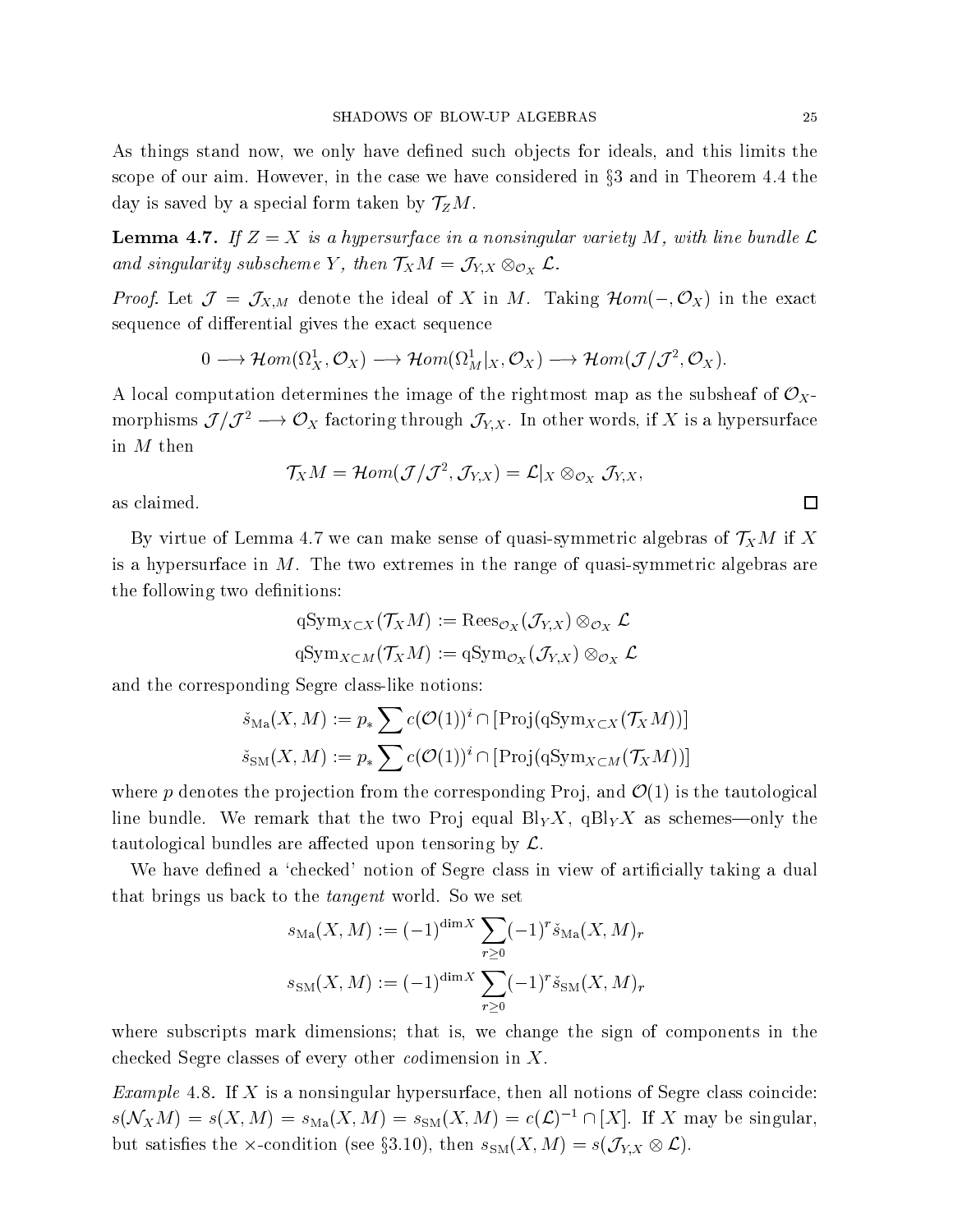4.8. Summarizing, we have extracted normal data from our hypersurface X in M by defining a coherent sheaf  $\mathcal{T}_X M$  in a rather simple-minded way from the exact sequence of differentials of X; adapting to  $\mathcal{T}_X M$  the construction of §2; and defining from the resulting blow-up algebra a notion of Segre class. These classes achieve precisely what we set out to do, that is, they yield the Chern-Mather and Chern-Schwartz-MacPherson classes by the same method behind the classes of Fulton and Fulton-Johnson (cf. Definitions 4.5 and 4.6). That is:

**Theorem 4.9.** Let X be a hypersurface in a nonsingular variety  $M$ . Then

- $c_{\text{Ma}}(X) = c(TM) \cap s_{\text{Ma}}(X,M);$
- $c_{\text{SM}}(X) = c(TM) \cap s_{\text{SM}}(X,M).$

*Proof.* We will give the argument for the second equality; the first is treated similarly.

Tensoring by  $\mathcal L$  the epimorphism

$$
\mathrm{Sym}((\Omega^1_M \otimes \mathcal{L})^{\vee}|_X) \longrightarrow \mathrm{qSym}_{\mathcal{O}_X}(\mathcal{J}_{Y,X})
$$

from  $\S 3.7$  we obtain

$$
\mathrm{Sym}((\Omega^1_M)^{\vee}|_X) \longrightarrow \mathrm{qSym}_{X \subset M}(\mathcal{T}_X M),
$$

inducing the embedding

$$
qBl_Y X \hookrightarrow \mathbb{P}(T^*M)
$$

realizing the characteristic cycle of  $X$  (by Theorem 3.2), and showing that the restriction of  $\mathcal{O}(-1)$  to  $qBl_Y X$  is the universal bundle  $\mathcal{O}(-1)$  of Proj $(qSym_{X\subset M}(\mathcal{T}_XM))$ . By Lemma 4.2, the shadow of the blow-up algebra  $qBl_YX$  is computed by

$$
c(T^*M) \cap (c(\mathcal{O}(-1))^{-1} \cap [qBl_YX]) = c(T^*M) \cap \check{s}_{SM}(X,M).
$$

This equals  $(-1)^{n+1}c_{\text{SM}}(X)$ , by Theorem 4.4. The equality for  $c_{\text{SM}}(X)$  follows by changing the sign of the components of every other codimension.  $\Box$ 

4.9. At this point it is only too natural to pose the problem of defining quasi-symmetric algebras for coherent sheaves so as to validate Theorem 4.9 for more general schemes  $X$ . following the same strategy (that is, by obtaining Segre classes from the quasi-symmetric algebras of  $\mathcal{T}_X M$ ). The advantage in formulas such as those in Theorem 4.9 is not only theoretical: these formulas can be implemented in procedures for symbolic computation programs such as Macaulay2. At present a routine is implemented that computes Chern-Schwartz-MacPherson classes of projective schemes ([Alu03]), exploiting the hypersurface case in order to compute classes in the general case, by a computationally expensive `inclusion-exclusion' procedure.

An upgrade of Theorem 4.9 to more general schemes would bring about a drastic improvement in the speed of such routines.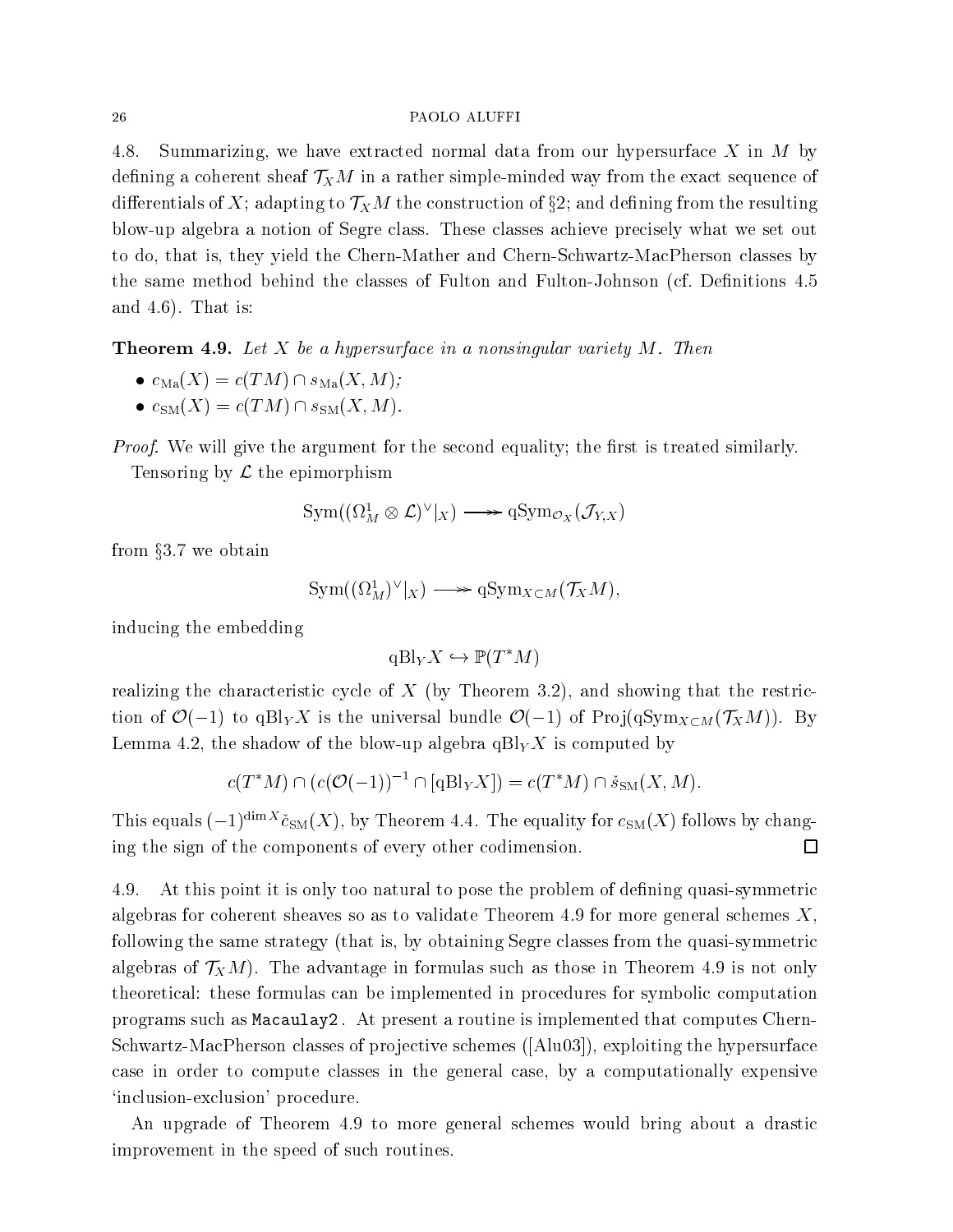Regarding a possible definition of quasi-symmetric algebras for coherent sheaves, this would presumably pivot on a good notion of Rees algebra of a module; such notions have been introduced and studied by several authors—for example Micali, [Mic64]. Even in the simpler case of ideals treated here, it would be quite interesting to relate our construction with the ideals defined by Micali in loc. cit., interpolating between the symmetric and the Rees algebras.

### **REFERENCES**

- [AB03] P. Aluffi and J.-P. Brasselet, Interpolation of characteristic classes of singular hypersurfaces. Adv. Math.,  $180$  (2003) 692-704.
- [Alu94] P. Aluffi, MacPherson's and Fulton's Chern classes of hypersurfaces, *Internat. Math. Res.*  $Notices (1994) 455-465.$
- [Alu95] P. Aluffi, Singular schemes of hypersurfaces, *Duke Math. J.* 80 (1995) 325-351.
- [Alu99a] P. Aluffi, Chern classes for singular hypersurfaces, *Trans. Amer. Math. Soc.* 351 (1999) 3989–
- [Alu99b] P. Aluffi, Differential forms with logarithmic poles and Chern-Schwartz-MacPherson classes of singular varieties, C. R. Acad. Sci. Paris Sér. I Math. 329 (1999) 619-624.
- [Alu00] P. Aluffi, Weighted Chern-Mather classes and Milnor classes of hypersurfaces, In  $Singularities \rightarrow Sapporo$  1998, pages 1-20, Kinokuniya, Tokyo, 2000.
- [Alu03] P. Aluffi, Computing characteristic classes of projective schemes, *J. Symbolic Comput.* 35  $(2003)$  3-19.
- [BDK81] J.-L. Brylinski, A. S. Dubson and M. Kashiwara, Formule de l'indice pour modules holonomes et obstruction d'Euler locale, C. R. Acad. Sci. Paris Sér. I Math. 293 (1981) 573-576.
- [BLSS99] J.-P. Brasselet, D. Lehmann, J. Seade and T. Suwa, Milnor numbers and classes of local complete intersections, Proc. Japan Acad. Ser. A Math. Sci. 75 (1999) 179-183.
- [BMM94] J. Briançon, P. Maisonobe and M. Merle, Localisation de systèmes différentiels, stratifications de Whitney et condition de Thom, Invent. Math. 117 (1994) 531-550.
- [Bou74] N. Bourbaki, Elements of mathematics, Algebra, Part I: Chapters 1-3, Translated from the French, Hermann, Paris, 1974.
- [BS81] J.-P. Brasselet and M.-H. Schwartz, Sur les classes de Chern d'un ensemble analytique complexe, In The Euler-Poincaré characteristic (French), pages 93–147, Soc. Math. France, Paris, 1981.
- [Fis67] G. Fischer, Lineare Faserraume und koharente Modulgarben uber komplexen Raumen, Arch. Math. (Basel),  $18$  (1967) 609-617.
- [FJ80] W. Fulton and K. Johnson, Canonical classes on singular varieties, Manuscripta Math., 32  $(1980)$  381-389.
- [Ful84] W. Fulton, Intersection theory, Springer-Verlag, Berlin, 1984.
- [EGA] A. Grothendieck. El ements de geometrie algebrique. IV. Etude locale des sc hemas et des morphismes de schemas. Inst. Hautes Etudes Sci. Publ. Math. 32 (1967).
- [GS] D. R. Grayson and M. E. Stillman, Macaulay 2, a software system for research in algebraic geometry, Available at http://www.math.uiuc.edu/Macaulay2.
- [Har77] R. Hartshorne. Algebraic geometry. Springer-Verlag, New York, 1977. Graduate Texts in Mathematics, No. 52.